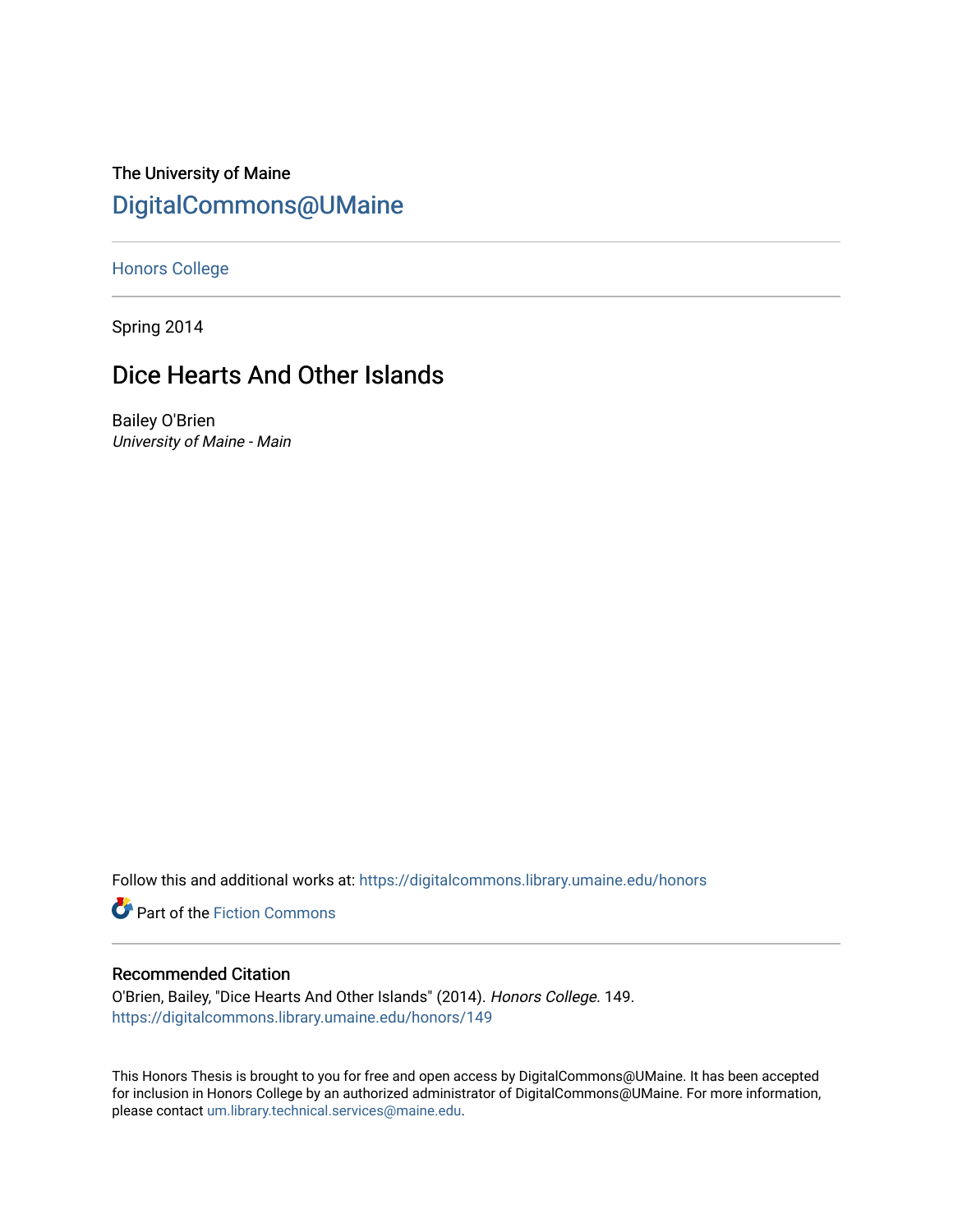### DICE HEARTS AND OTHER ISLANDS

by

Bailey O'Brien

A Thesis Submitted in Partial Fulfillment of the Requirements for a Degree with Honors (English)

The Honors College

University of Maine

May 2014

Advisory Committee: Gregory Howard, Professor of English, Advisor Richard Brucher, Professor of English and Chair, English Dept. Harvey Kail, Professor of English Jeffrey St. John, Associate Provost for Academic Affairs Mimi Killinger, Rezendes Preceptor for the Arts, Honors College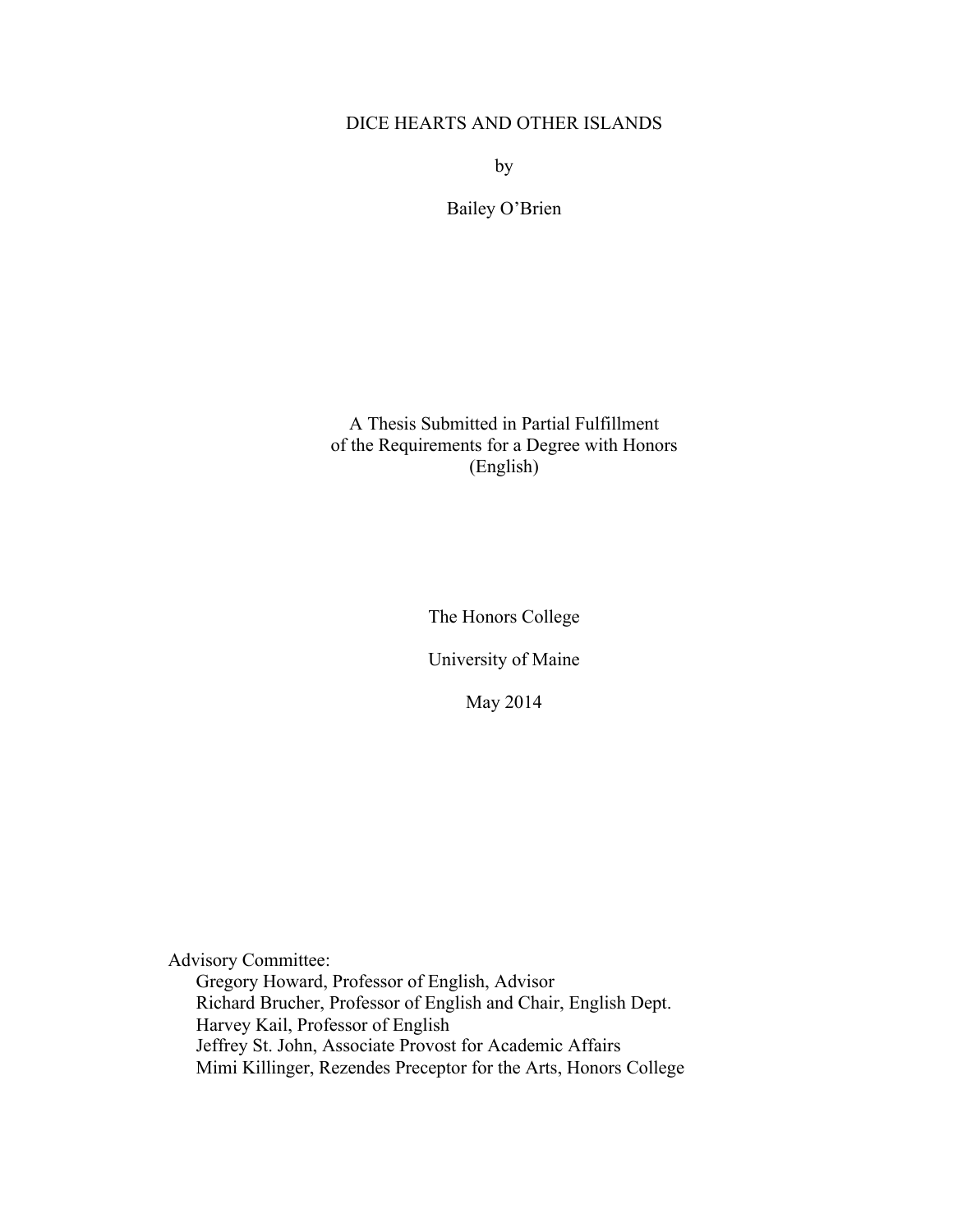#### Abstract

This collection of fiction, cumulatively *Dice Hearts and Other Islands*, explores both the isolation of islands and the connections that can be made between them. While these islands can be the physical landmasses of the sea, in this collection islands also refer to the isolated selves of the characters. Inspired by Elizabeth Strout's narrative style in her novel *Olive Kitteridge*, the short stories in this collection similarly unveil the two main characters through stories bridged with connections. The latter half of this collection, a play and a monologue, are influenced by the playwright John Cariani. As are the topics of several of his plays, these pieces focus on the connections between people and how these bridges are created and sustained.

While isolation may be craved, these characters continuously find themselves longing for a bridge.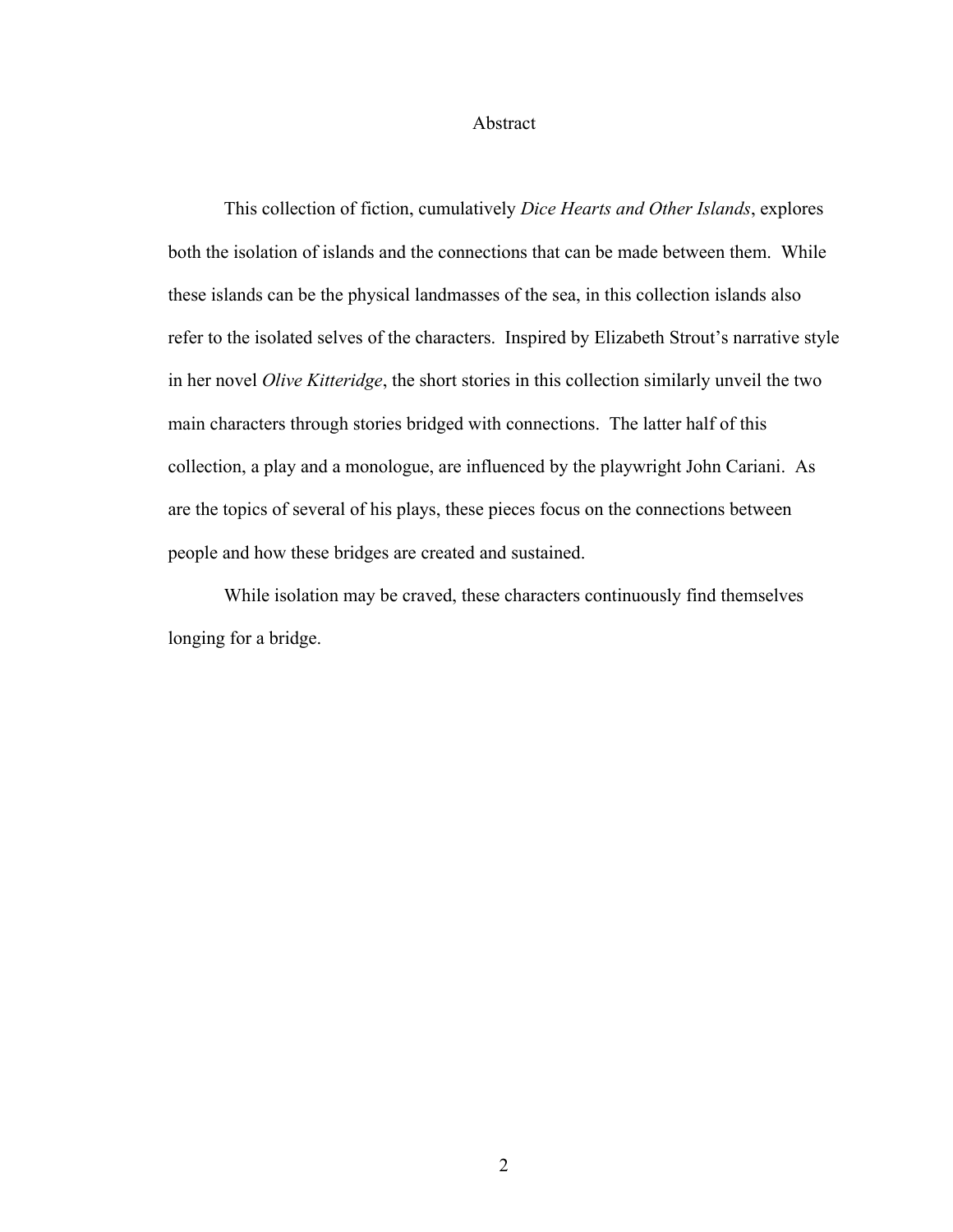# Table of Contents

| <b>ARTIST'S STATEMENT</b>  |    |
|----------------------------|----|
| THE STORIES                | 5  |
| <b>DICE HEARTS</b>         | 5  |
| IN A TREE                  | 8  |
| <b>HELP WANTED</b>         | 11 |
| <b>BOAT RIDE</b>           | 16 |
| <b>DICE HEARTS II</b>      | 20 |
| THE SCENES                 | 23 |
| EAVESDROPPING: A MONOLOGUE | 23 |
| <b>ALICE &amp; BILL</b>    | 25 |
| <b>WORKS CITED</b>         | 36 |
| <b>ARTIST'S BIOGRAPHY</b>  | 37 |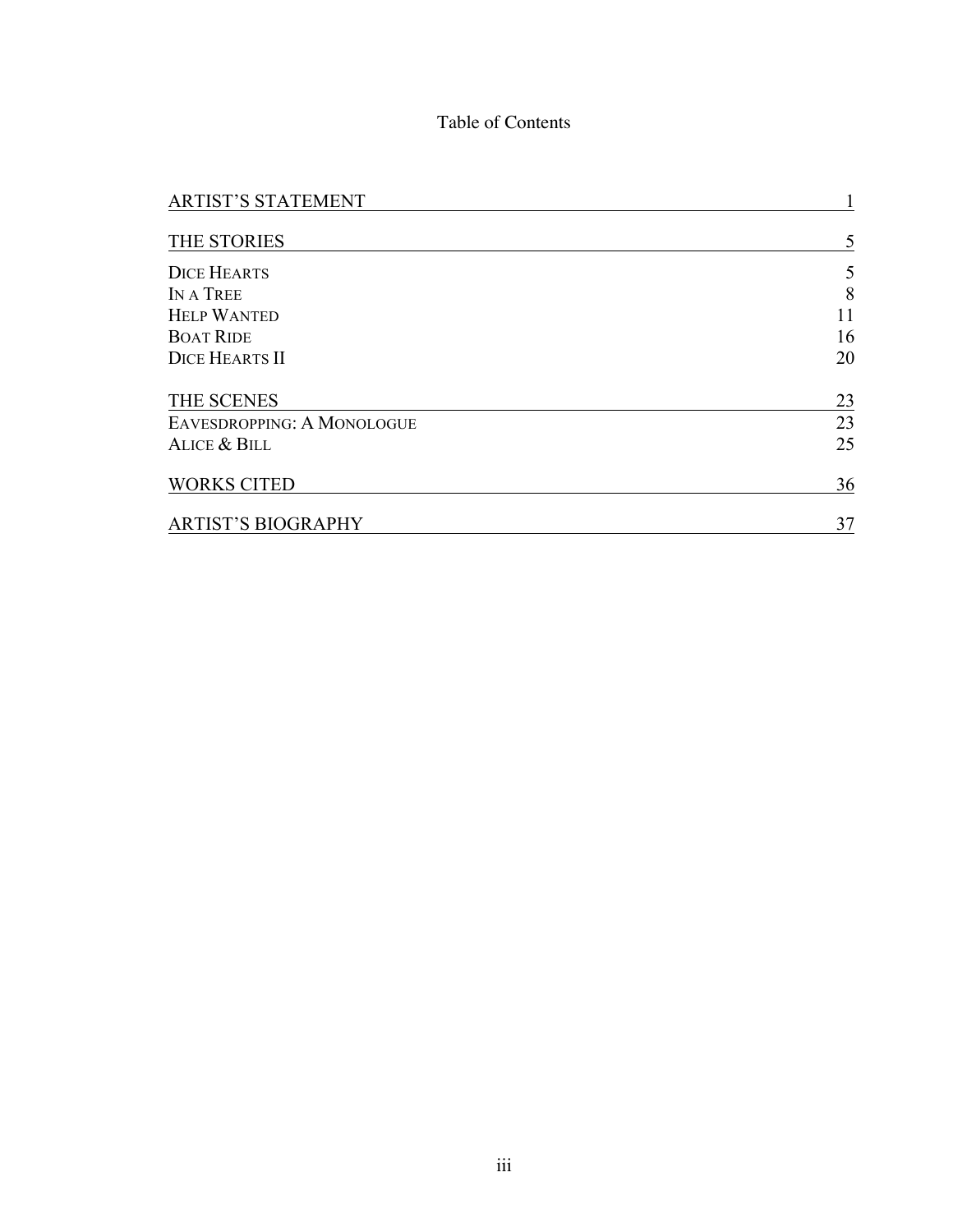#### Artist's Statement

I am no stranger to islands. My father's side of the family has deep roots in Peaks Island, Maine, a small island in Casco Bay that serves as an annex to Portland. My mother hails from Presque Isle, a rural farming town in northern Maine, which literally translates to "almost an island," despite its distance from the ocean. These islands, both partial and whole, are defined based on their relationship with the water surrounding them and the land from which they are separated. In other words, islands are only islands because they lack connections; they are isolated. To start, the land itself is distant and requires some amount of effort to reach. This dissuades visitors from making contact with the island. When someone makes this journey, she has nobly chosen to forge a connection rather than to remain disconnected. However, it takes just as much effort to leave an island as it does to arrive at one, so the likelihood of isolation is two-fold. People are isolated in the same way. Each person is her own island, separated from every other person by the waters of her individual perspective, the most divisive human force. A connection only happens when an effort is made to bridge the gap between the two islands. That is precisely what this collection of writing addresses.

The first section, "The Stories," is a compilation of interconnecting stories featuring two main characters throughout their lives. If people are islands, then stories are islands as well. By bridging the stories through theme, character, and memory, the space between the stories is no longer a means of isolation, but of connection. I was first introduced to this idea when Pulitzer Prize-winning author Elizabeth Strout visited my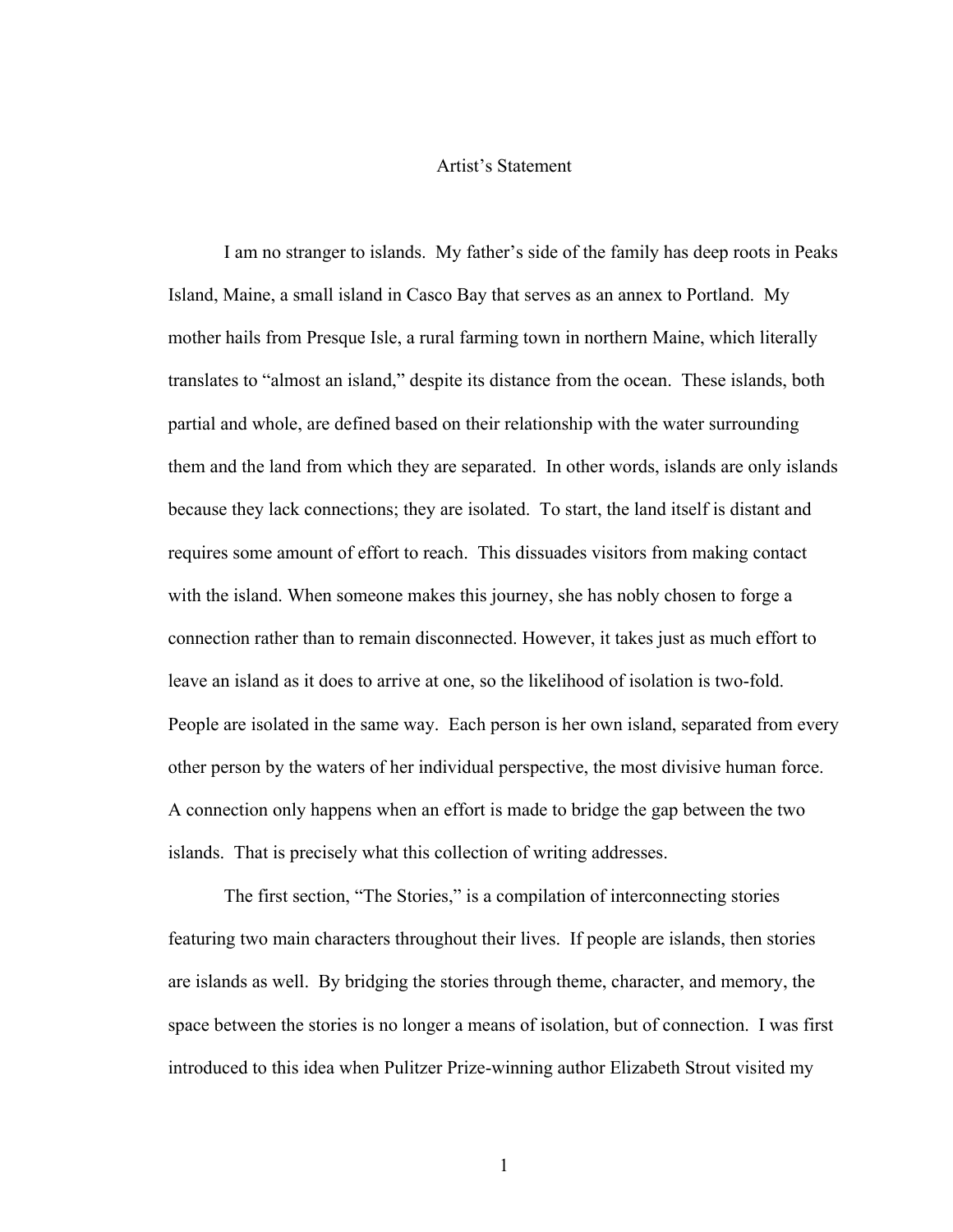Introduction to Creative Writing class during my freshman year. Her book, *Olive Kitteridge*, is a collection of stories involving the title character, Olive, in some capacity, whether the story is told from her perspective or whether she is simply mentioned in passing. All of these stories together allow for a deeper development of her character than any one story alone could have accomplished. The stories in my collection share a similar goal of direct and indirect interconnection. My two main characters, though they have separate storylines, weave through the stories both as the narrators and secondary characters. In doing this, I hope to have written a collection of islands with enough bridges between them to create a larger, more meaningful, island.

In these stories, the characters seek out isolation, often literally escaping to an island, but they also must explore their relationships with others, either through direct interaction or internal contemplation. The climaxes of these stories are not high-intensity or action-based, but, rather, are quiet moments of change, connection, and disconnection. This style is inspired in part by the short story writer Ray Halliday, who recently visited the University of Maine's New Writing Series. While discussing his book, *The Kid That Even the Dogs Didn't Like*, Halliday explained that his characters all reach some moment of false epiphany in his stories, the flaws apparent only to the reader. I have loosely modeled the tension and subtle character development in this collection after his approach. In the quiet moments, my characters are faced with a choice: action or inaction, connection or disconnection, bridging the water or remaining isolated. These are the moments where the characters' flaws are most apparent, and these are the choices that define the characters throughout the rest of their stories.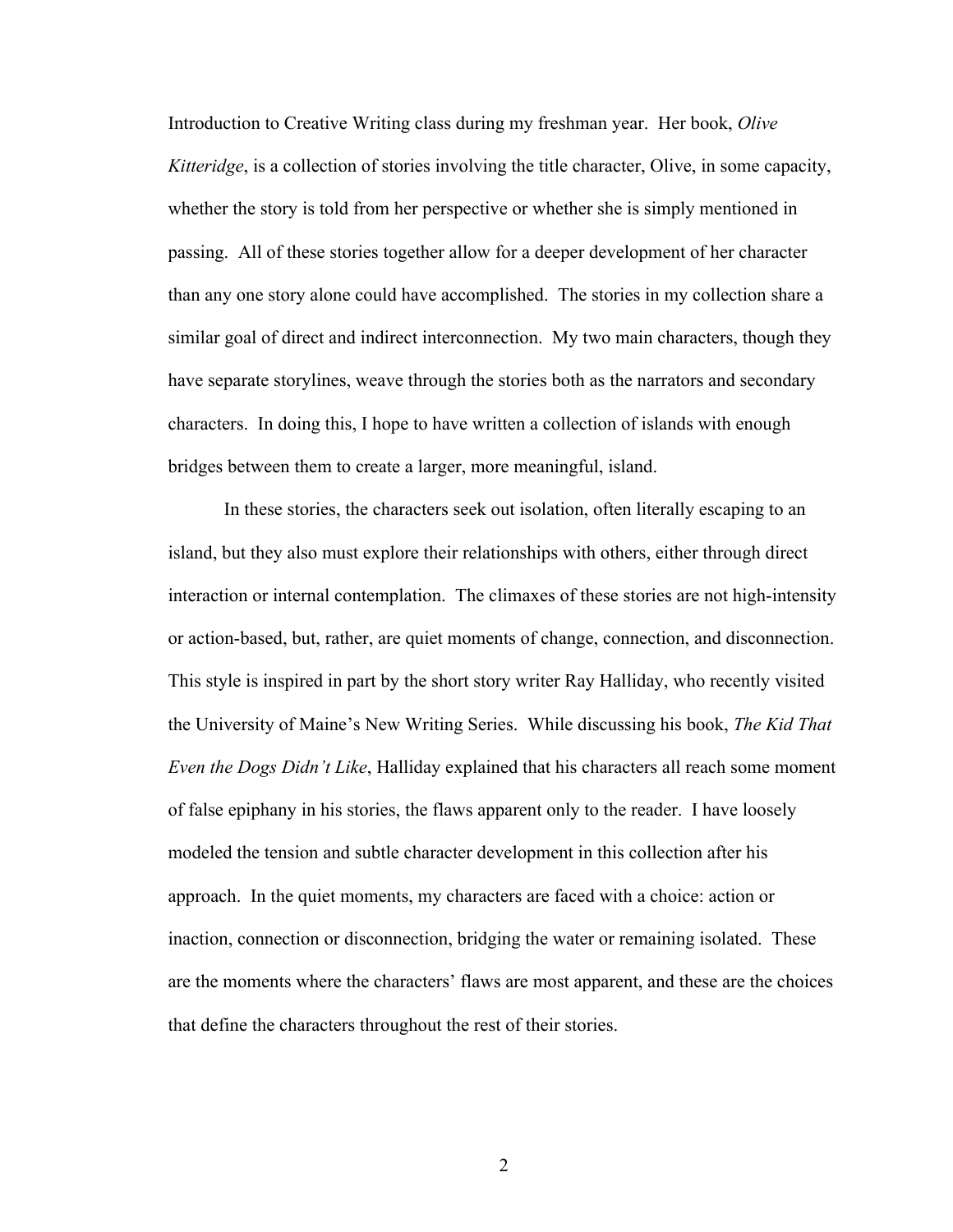The second section, "The Scenes," continues to navigate the concept of isolation, but does so through different means and to different ends. These short scenes, which belong in separate plays, do not attempt to bridge the gaps between stories, but focus more closely on bridging the gaps between people. The bulk of interaction I have had with playwriting is through the work of John Cariani, the playwright of *Almost, Maine*, which I have read and seen performed numerous times. This play is comprised of a series of vignettes exploring the complexities of falling in and out of love, each scene focusing on the relationship between different pairs of characters. What Cariani does best is cleverly displace the true conflict of the scene onto something much smaller and more tangible. By doing this, he simplifies the problem without destroying any of its complexity. This is a mode of storytelling that I have tried to recreate in my own scenes, particularly "Alice and Bill." These two characters may have a difficult time talking about change, but by relating it to a much more easily understood "thing," like their flavor of jam, the realizations they share are easier to conceptualize.

This balance is also how Cariani is able to mix humor and poignancy. The difficult topics, like Cariani's common theme of falling out of love, become laughable, at least temporarily, due to the unexpected displacement. Additionally, he writes dialogue that is fast-paced and repetitive, although somehow not oversimplified, which is ripe with the opportunity for humor. However, when there are pauses in dialogue, the true underlying emotion tends to take control of the scene. I aimed to capture a similar balance of lightness and heaviness. I have kept the dialogue simple, without minimizing the emotions of the characters, in order to emphasize the honesty of the displacement. I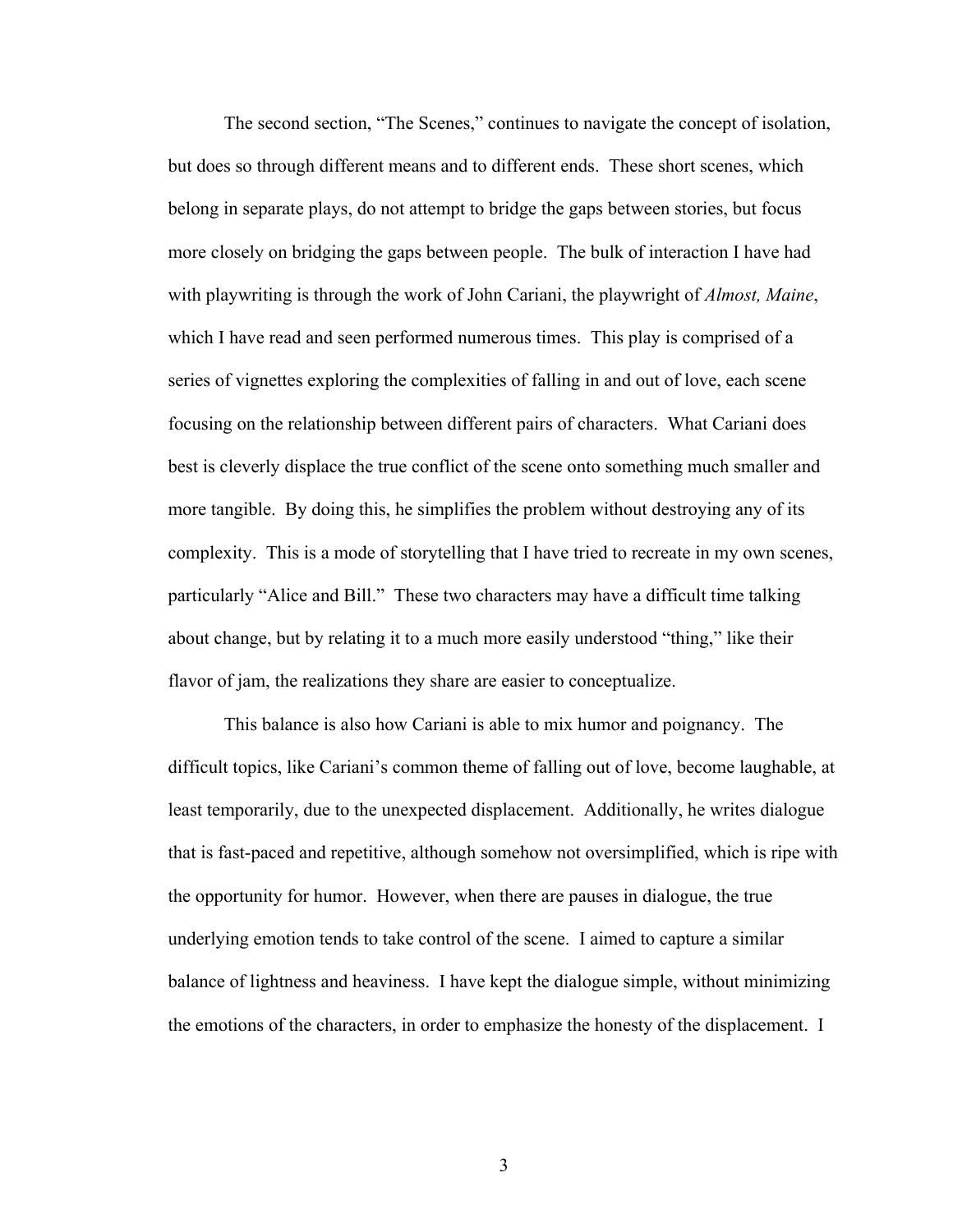used this honesty as a tool for building connections, or, perhaps more appropriately, reinforcing the connections between my characters, strengthening their bridges.

This collection is an island itself. It is connected to all of the pieces of writing that brought about its inspiration and development. It is also connected to the readers who choose to engage with it. It resists isolation.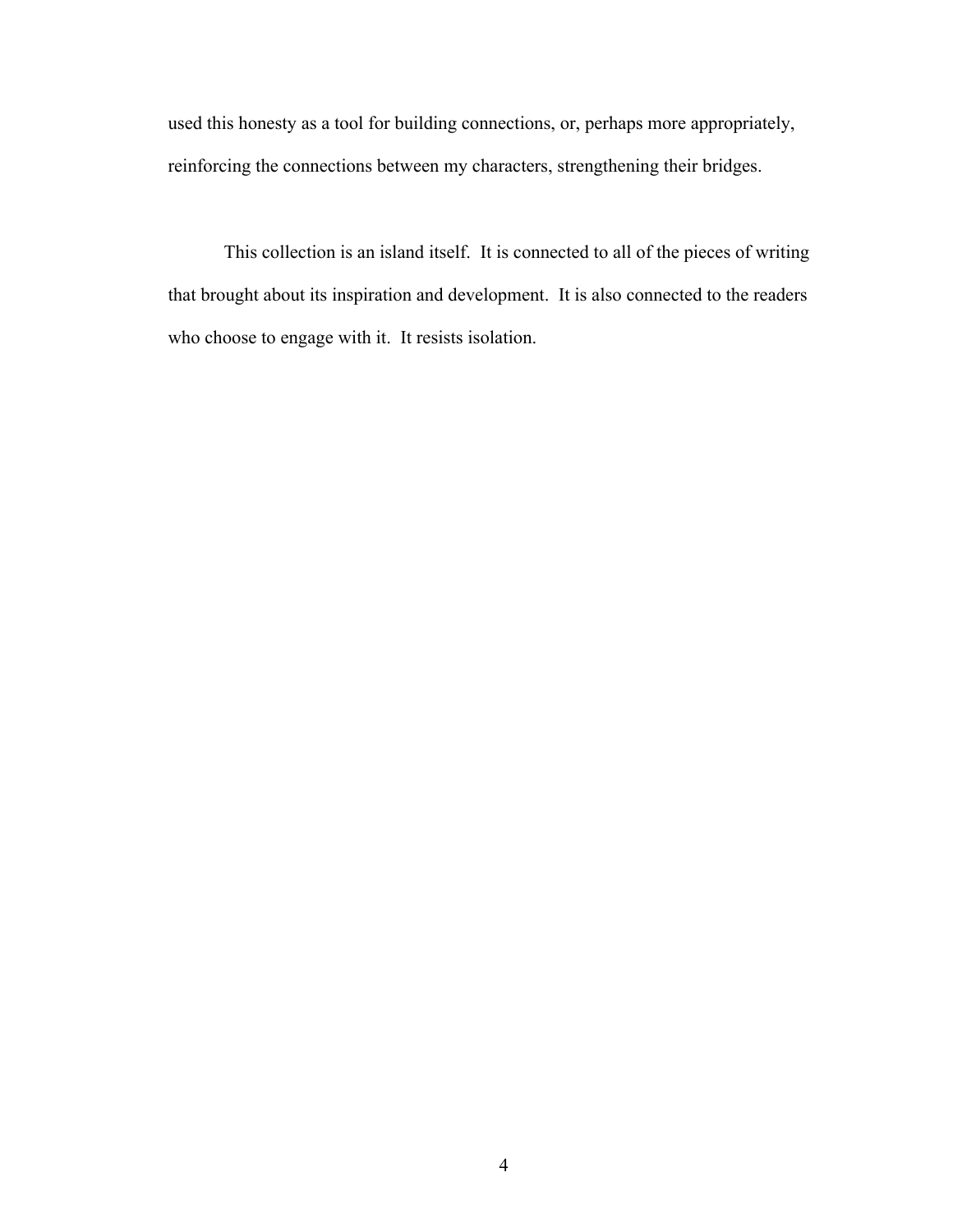#### The Stories

### Dice Hearts

Ten more in the live-tank. He releases the trap and the line flies off the stern. He is still out in his boat, one triple left to haul. A salty cigarette dangles from his lips, vibrating in time with the motor. The engine roars as he takes *Dice Hearts* wide open.

The lobsters he can keep are just the legals. He flings back the shorts, each one returning to freedom. Every so often there's a cull, but because they're down a claw, he dumps them too. But about every pot, he hauls a berried female, her swollen abdomen teeming with dark, shiny eggs. He cuts a v-notch out of her tail to mark her as a breeder. This will save her from other lobstermen, from other traps. Before he lets go, he turns her over in his gloved hand and watches the thick web of berries clinging to her protection gleam in the sunlight. His stomach churns at the sight of them.

They won't find out. He's not sure what he would do if they did.

They wouldn't ask him why he had them, why he refused to give them back. He didn't want to sell them, which is what they would assume. He didn't want to harm them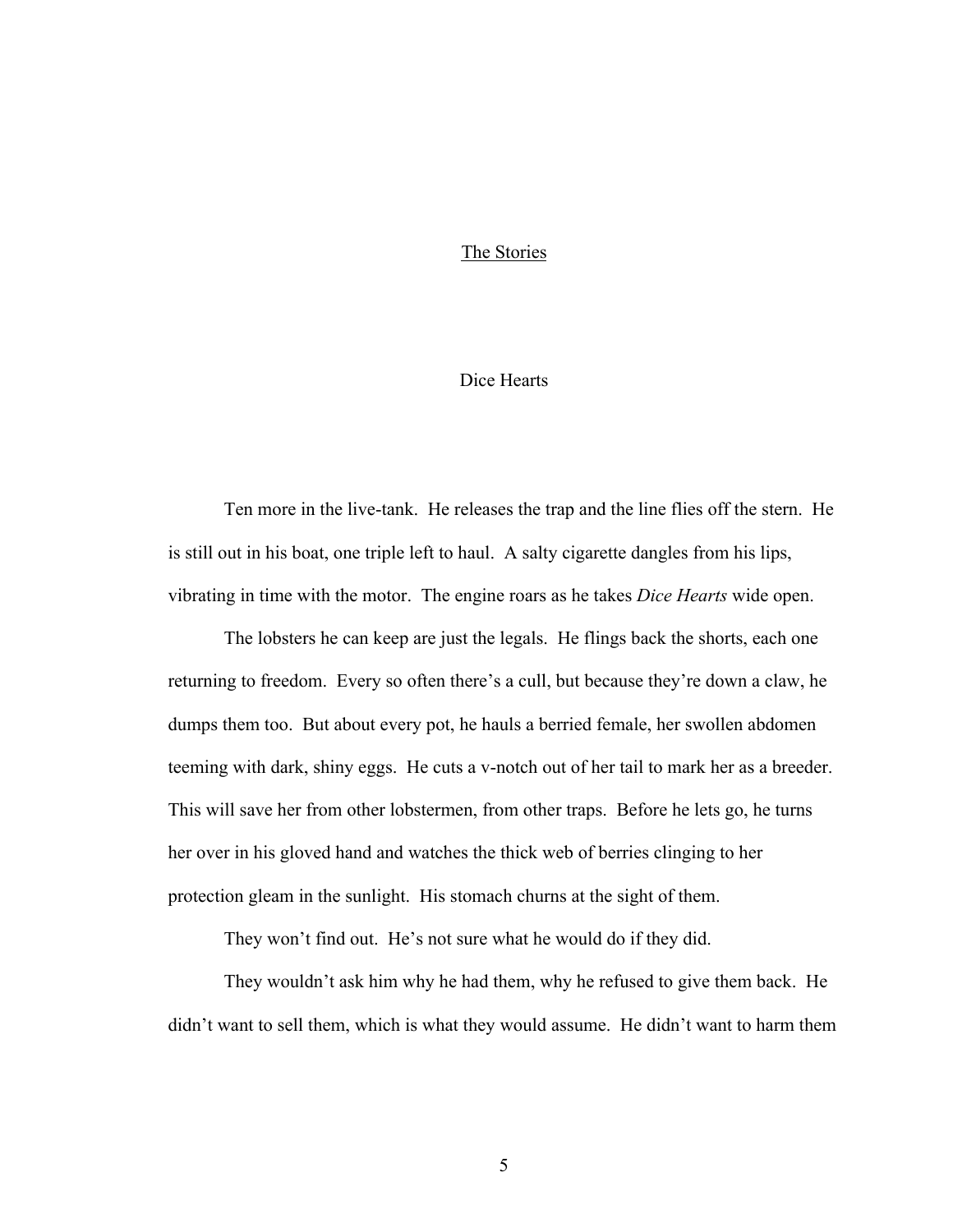or kill them or even keep them. All he wanted was to have them, to have something. He liked keeping what he found and saving what couldn't save itself.

He lives next to the dump. It hides in the center of the island, the ugly secret no one wants the tourists to know. It is a grave for the obsolete. His salty, dilapidated cottage is furnished solely with abandoned items from the dump. He often lugs wobbly tables and soggy seat cushions across the road, finding a home for them among his other reclaimed belongings. He has grown numb to the smell of mold mingling with cigarette smoke. Ashtrays, one in each room, are stuffed with the pale ghosts of his habit.

Headed toward his final buoy, he turns northwest. He brings his boat to the front side of the island, disturbing the out-of-staters with his motor's din. The lobsters scuttled in their purgatory.

He knows he can't keep them.

He sees his orange buoy winking in the distance.

He sipped his last drop of coffee at four-thirty that morning, the bitter liquid mingling with the turmoil in his gut. He usually drinks it on his bumpy drive to the dock, the steamy liquid sloshing onto his rubber fishing pants. Today he sipped it one molecule at a time while standing over his sink. The last swallows tasted like cooled spit. He set his empty mug on the counter delicately to preserve the silence. He sucked in a lungful of the smoky air and pivoted to the calendar pinned to the wall. There were nineteen slashes crossing out the days in July, a ritual he began as a child that had morphed into a countdown to freedom. Whenever that would be. A wave of guilt rolled through his stomach. He picked up his pen and slowly scratched a final, black line through day number twenty.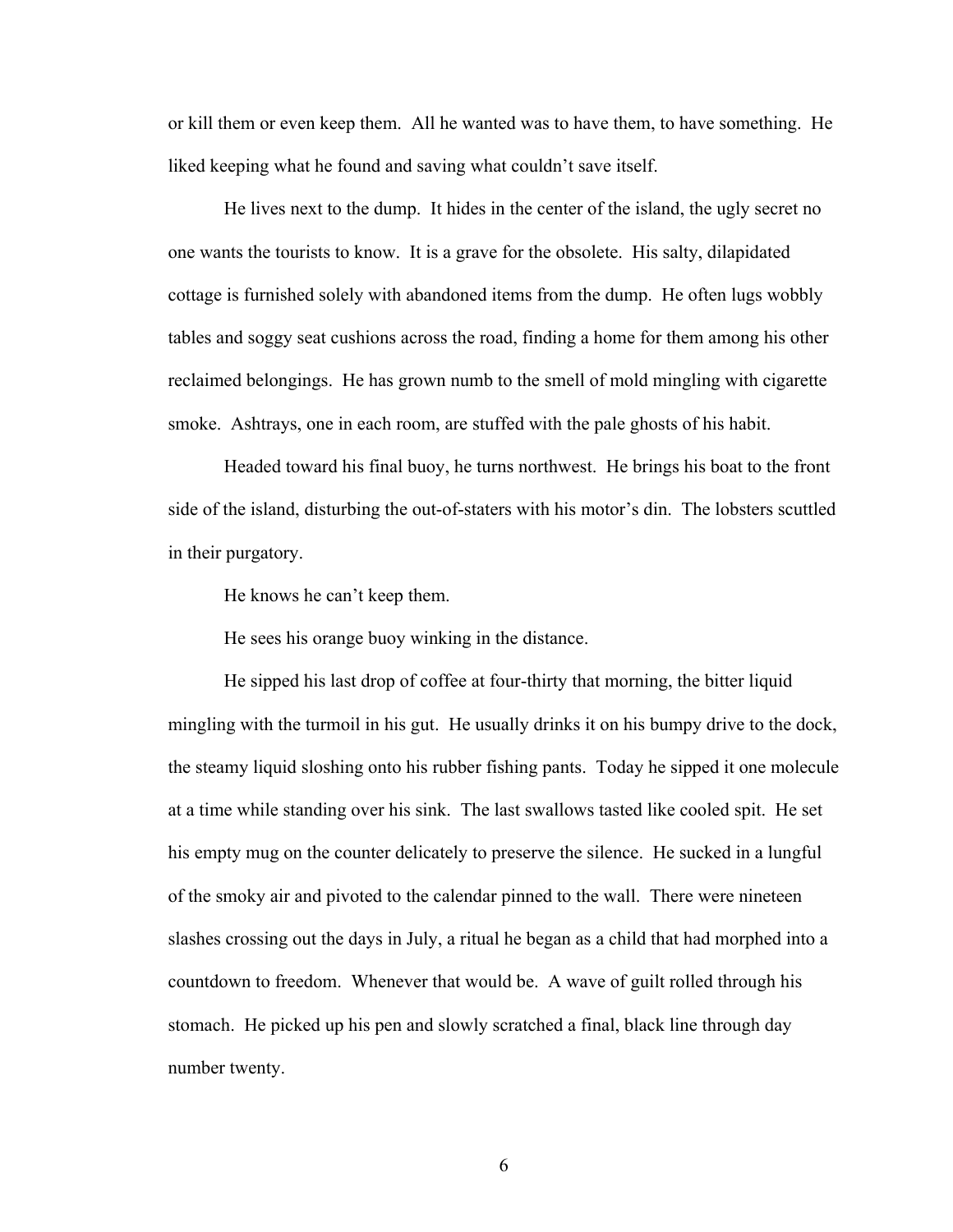He grabbed his keys bound to their orange flotation device. He leaves.

He holds her in his hands and cups her swollen belly, filled with new life. He can't leave her this time. He already did that.

He was eighteen years old, and she was seventeen. That was his excuse.

"Too young, I'm too fucking young." So was she, she reminded him.

Her abdomen would expand and swell and teem and do all the things that happen when a woman is pregnant. And then they would have a baby.

Their baby. It too was just a seed then, one tiny bead of life.

He puts her back in the tank, with all the others. He pulls the keys from the

ignition, killing the engine. The lobsters crawl in their cage, searching for a way out.

There isn't always a way out.

He thought there was, and that's why he left. That's why he ended up here, living in his dump home. He thought he was escaping.

He crosses the days off every morning, each mark a reminder of the time that had passed since he left. His daughter turns eighteen today.

He only kept the berried lobsters because he wants to save them. He wants to save the eggs. It is illegal. He knows that. He knows he has to give them back. He knows he can't really save them.

He didn't save her. He didn't do anything. He left.

She floats into a wave then makes her descent toward her home. There are seven more lobsters to be returned.

Their swollen girths disappear into the darkness of the water. He sets them free.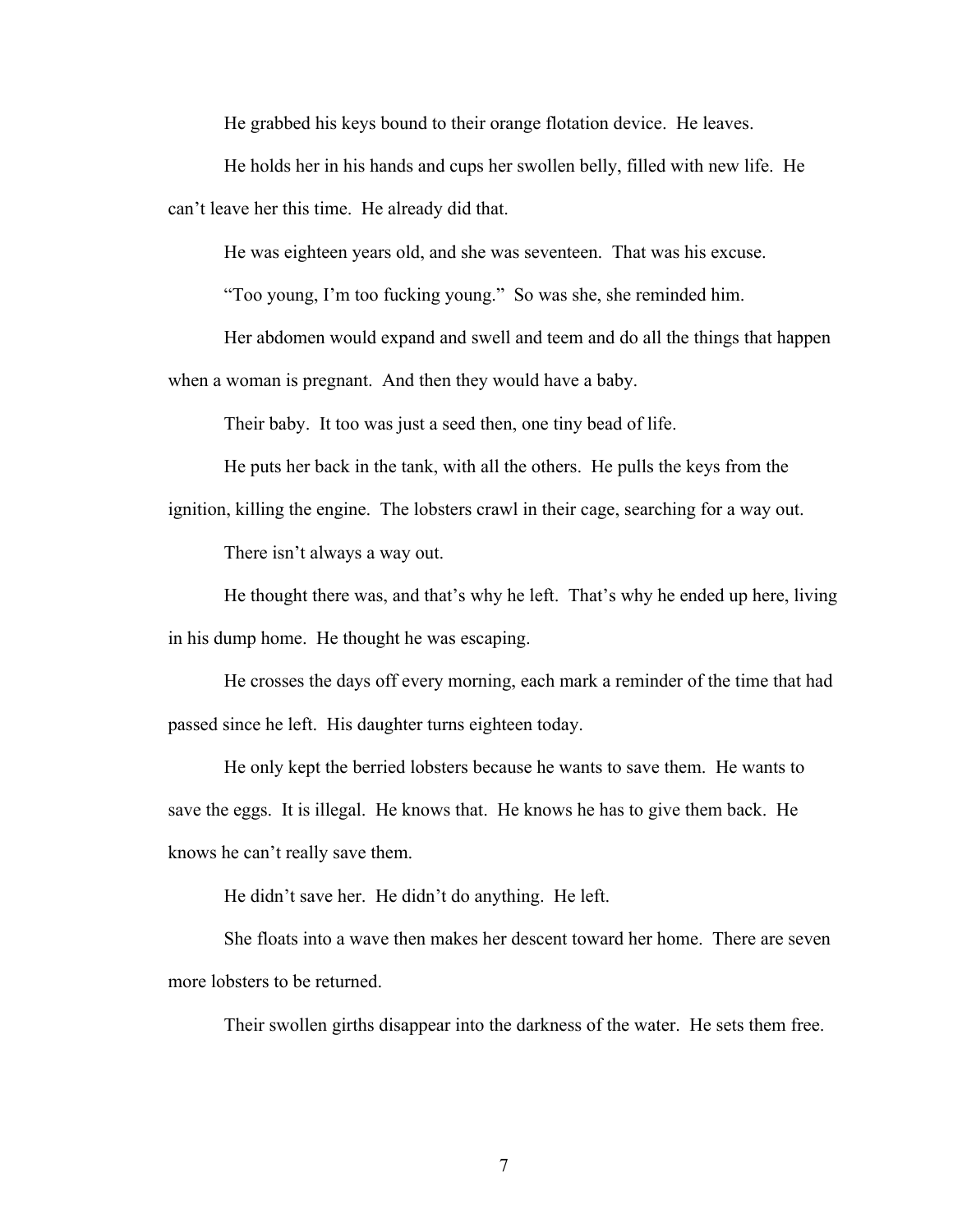### In a Tree

Another car door slams. Two visitors in black make their way down our unpaved driveway. From my tree, they are two more people wearing darkness, two more pitiful expressions, two more heads cocked to one side. The guests arrive at the front door as two others are leaving. The house inhales and exhales grief.

Without thinking, I pick away at the tree's coarse skin. Chunks of damp wood collect under my fingernails, the mark of my old habit.

I used the nailbrush from the guest bathroom to scrub away at the dirt. It left my skin chapped and red, but it made my nails clean and pink again. I put it back on its shelf, where it waited until the next time I needed it.

It has been three months since I've picked the tree until my fingertips bled. After the fight, I perched up here until the bark was thin and a veil of wood particles dusted the ground beneath where I sat. I had to wear band-aids on my right thumb and index finger for almost a week, and they were still tender for days after that.

But sometimes I come up here just to think. When the sun hits my bare legs and the breeze weaves through the leaves, I can forget that this is a place of pain, too.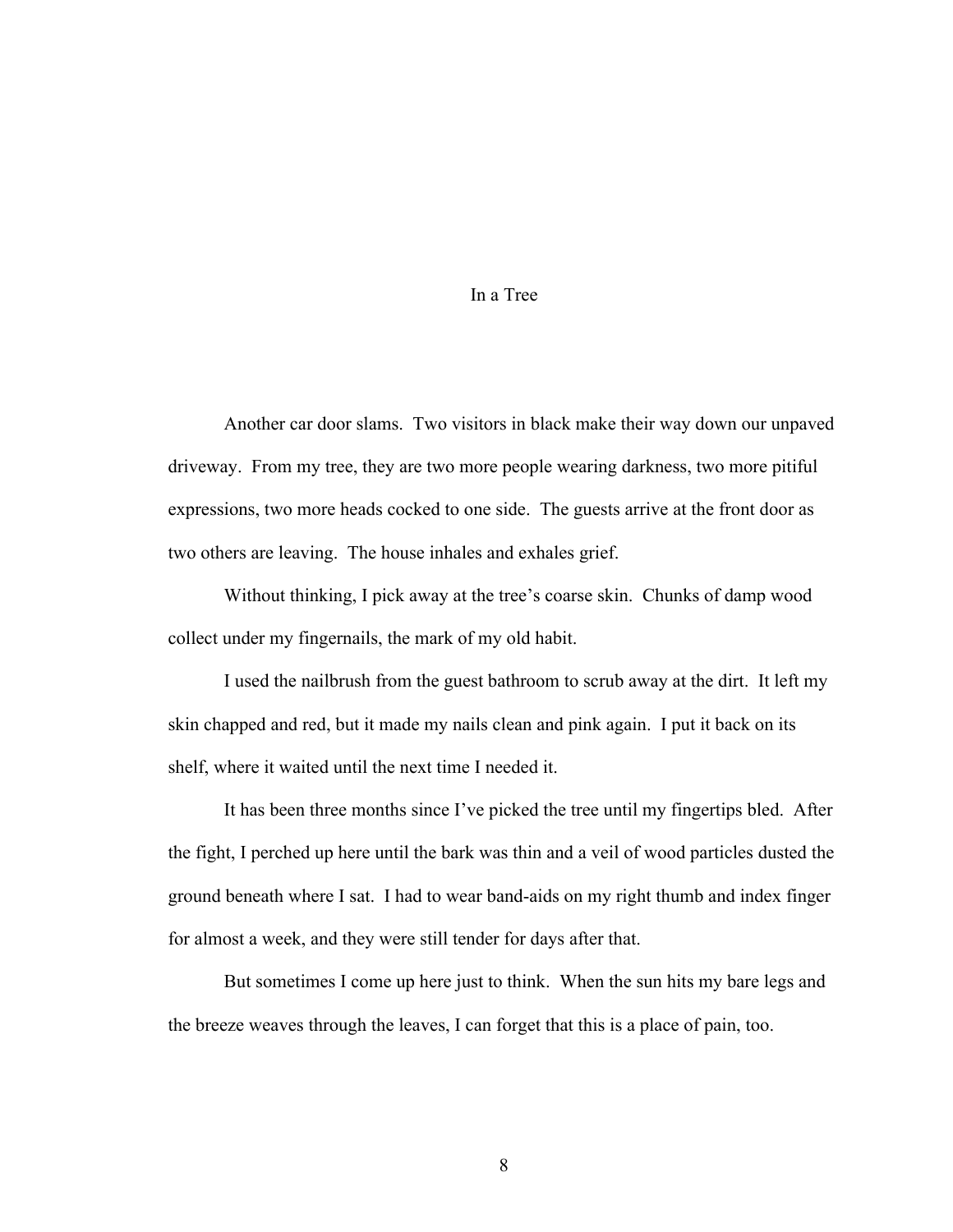Another couple departs. She folds a wet tissue into the creases of her hand and he is full of the deli meat platter that my aunt brought over. They had probably whispered to the other guests they recognized from the funeral wondering where I was. They probably asked my mother about me after patting her back, and she probably had to lie and say I was in my room, and that I would be down soon.

She knows where I am. This has been my spot since I was tall enough to reach the low-hanging branch. When I "ran away from home," I grabbed the box of Lucky Charms from the cabinet and climbed until the branches concealed my dangling feet.

I didn't start picking at the tree until I was older, though. Things didn't get bad until high school. He lost his job the summer before ninth grade, but my mother and I didn't know what that meant until later.

A thin spear of wood splinters itself under my thumbnail.

It wasn't bad at first. He was home every afternoon when I got off the bus, and he would assemble peanut butter crackers for me while I complained about math class. I didn't even know he was sad until his first car accident. After that, when I got off the bus, he would be in the garage. I would only see him at dinner.

They didn't speak to each other much anymore.

A new car rolls onto our grassy yard. Two more people step out. If they're lucky, there is still some deli meat left.

"It's nice to have my own space," he said when I asked why he spent so much time in the garage.

My mother didn't look up from her plate.

I have my own space.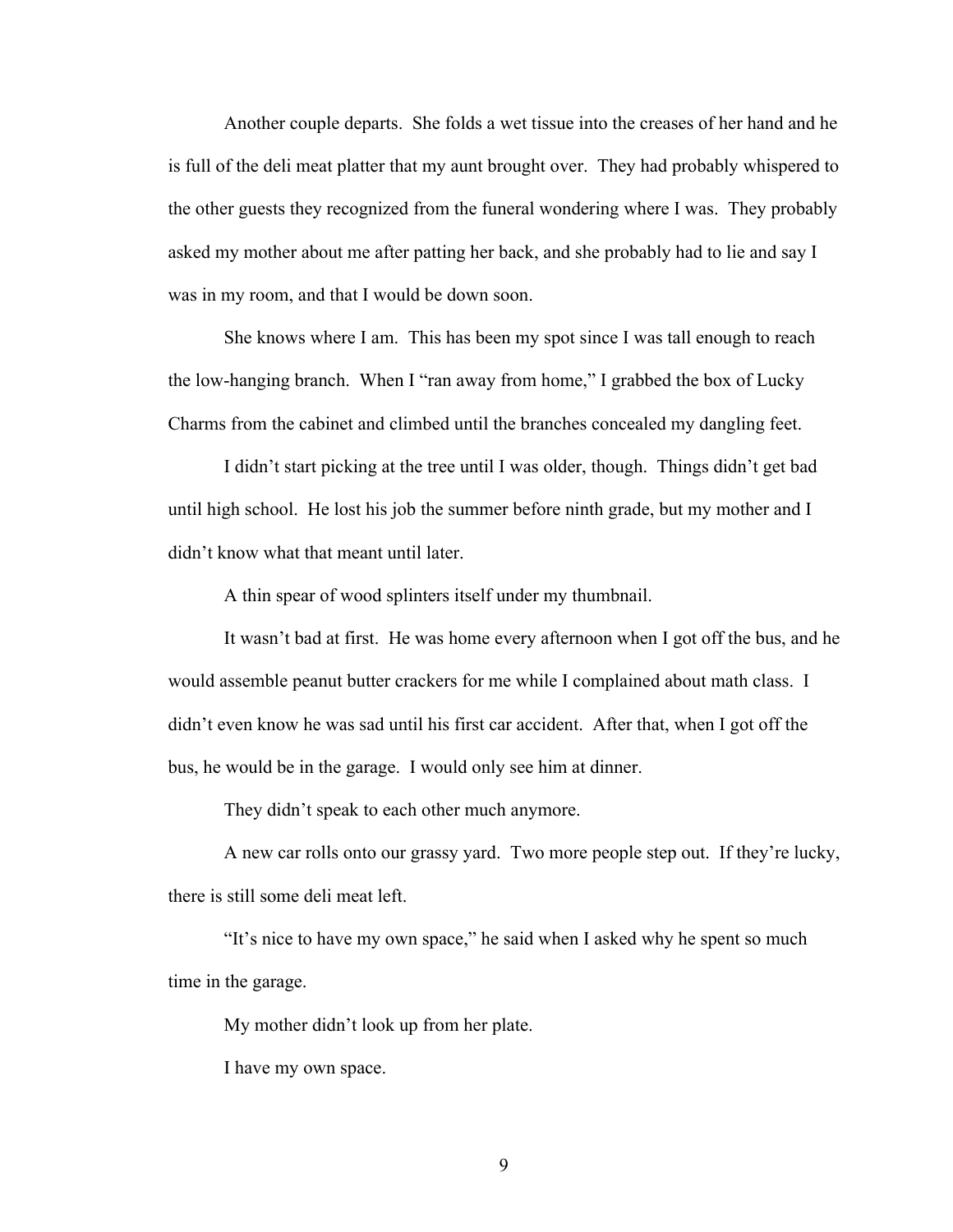"I've got to keep my hands busy," he added.

She sawed her knife through a piece of dry chicken.

I keep my hands busy.

"Can you pass the salad?" she interjected. She volunteered to stay late at work most nights, and he stayed put in the garage.

I blamed her for his drinking.

My fingers pry a sizable piece of bark away from the tree. I turn it over in my hands, feeling its uneven edges.

I didn't know this would become a habit. It started after she and I fought for the first time. I stomped out of the living room, jogged across the yard, and pulled myself up into the branches. I picked away at the bark until my nails were jammed with black splinters and my fingertips were ripped open.

I blamed her for this habit, too.

Two of my great aunts solemnly walk toward a blue sedan. The abundance of cars in front of our house masks the absence of his. Soon they will all go back to their homes, leaving just my mother, some assorted deli meat, and an empty garage here with me.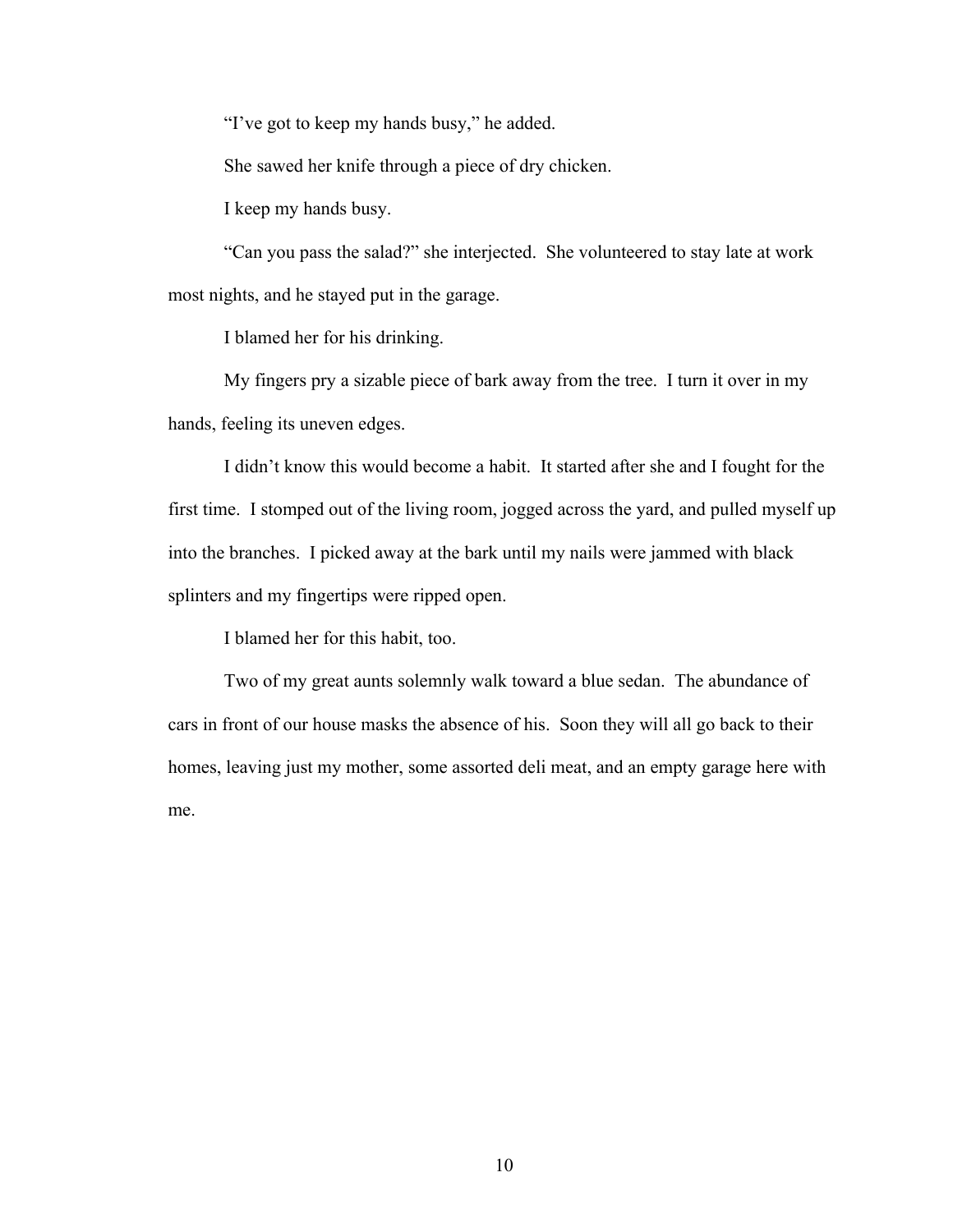### Help Wanted

He dropped another cigarette into the water, marking his wake with a trail of tobacco in case anyone were to come looking for him. Without taking his eyes from the foamy surface of the broken waves, he fumbled for his pack. He shook out another, leaving three for later, and set it between his lips.

This was his favorite part of the cigarette: the way the tobacco tasted sweet on the tip of his tongue before it began to burn. He breathed in a lungful of salty air.

He used his shoulder to shove the swollen front door open. The apartment was in the same condition it was when he left that morning. The furniture, if it could be rewarded such a term of endearment, was a collection of hand-me-downs and side-of-theroad saves. A permanent dampness had woven itself into each surface and marked the air with a distinct smell of must and mildew. His mother's voice floated through his mind whenever he opened the door, chiding him, "This ain't no place to raise a baby."

He stepped into the kitchen where the dusty fan was running. It was no match for the thick August heat, but it did make breathing easier, at least temporarily. He pulled off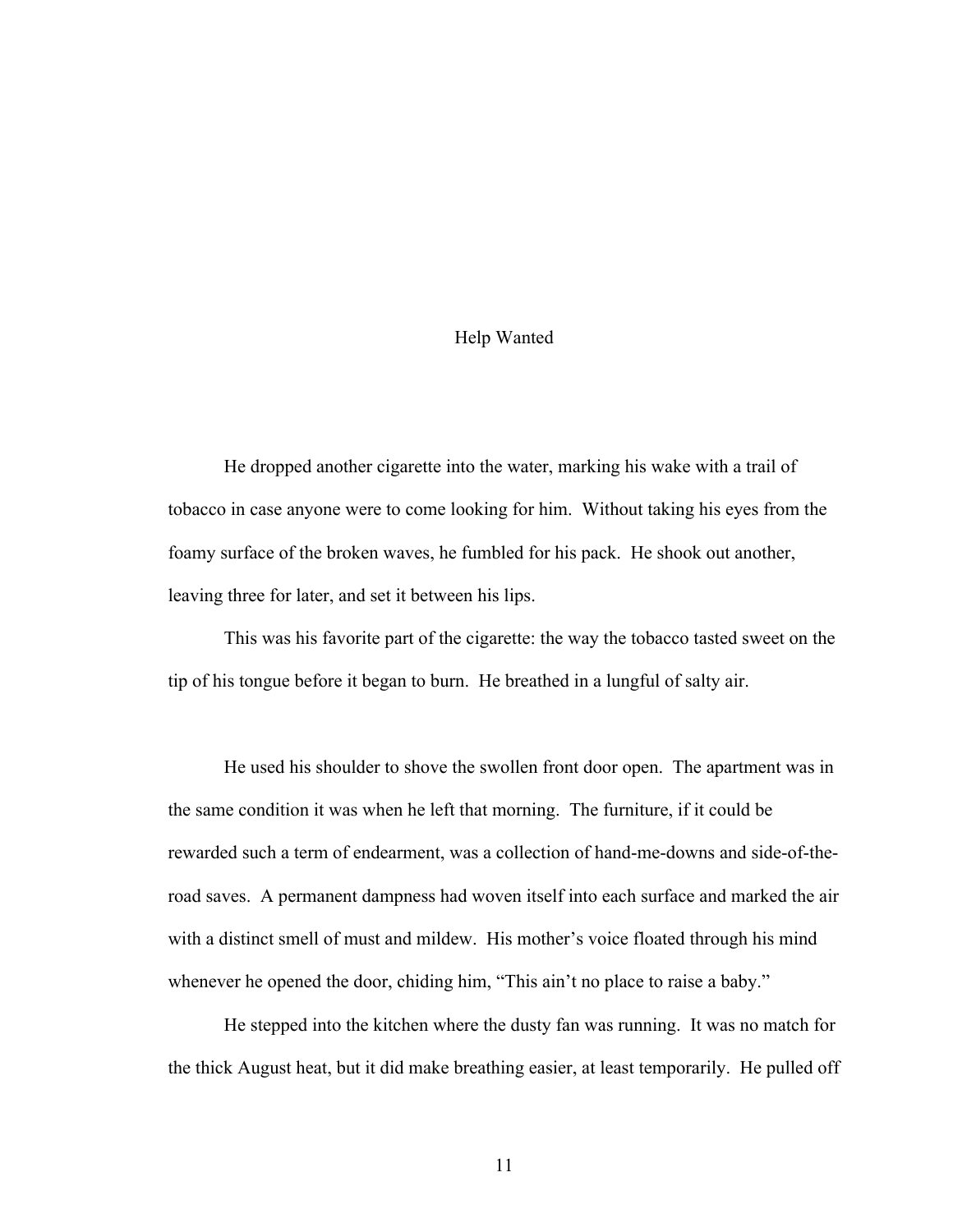his t-shirt, painted with sweat, and sat in a wobbly wooden chair in front of the fan. The moisture on his body made the scar along his left side shine like an award. He closed his eyes, and if it weren't for the smell, he could almost forget he was here.

Another body heaved the sticky door open, a baby on her hip. He opened his eyes wide and adjusted his posture.

"What are you doing home?" The weariness in her voice was almost as impenetrable as the grime.

The hum of the fan filled up the silence.

"Oh my God, again? Are you serious?"

The heat had made their daughter's eyes heavy with sleep. Her mother exhaled sharply through her nose, marched into the kitchen, and ripped the fan's cord from the wall. It was the only one they had, and their daughter's comfort took precedence. She picked up the fan from the countertop with her free arm and carried them into the bedroom.

The air expanded in his lungs with the return of the heat, and he felt as though they might explode. The condensation on his chest dripped down his abdomen and collected in his navel. His mouth was a desert.

A door closed.

"Again?" She moved to the sink and filled a cup with lukewarm tap water. He swallowed imaginary spit. "It's different this time." "It's different? So, you still have a job?" Her eyes were wide. He longed for the fan. "No," he said in a low voice, evading eye contact. "Then it's not different."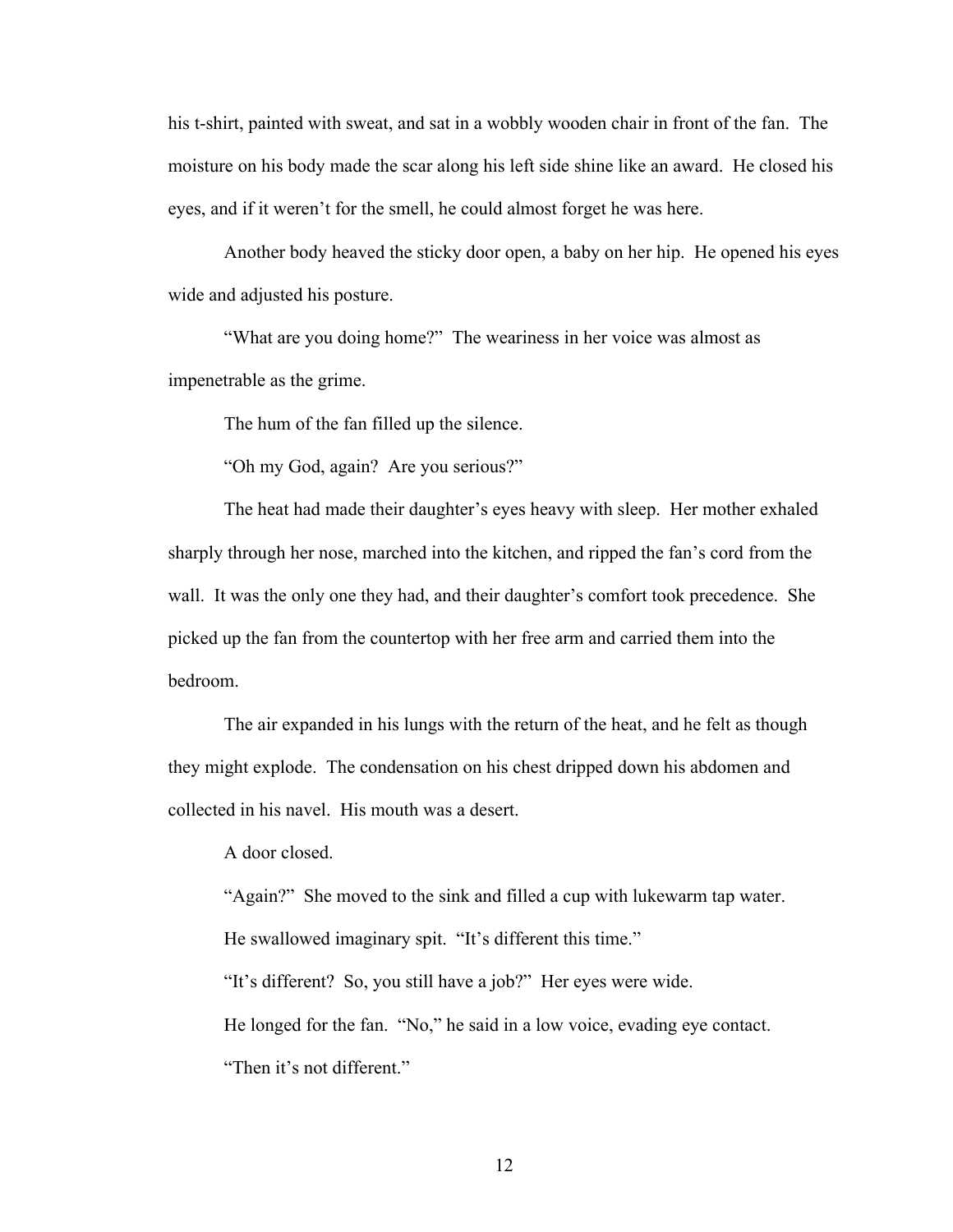"Yes, it is," he insisted, straightening his back.

"Then tell me how getting fired this time isn't the same as the other times."

He inhaled the toxic air. "This time I quit."

"Are you fucking serious…" she trailed off. She turned and stared out the warped window above the sink. It looked out onto the building's parking lot. Her dented blue sedan was parked next to his rusted white pickup truck.

"Did you expect me to work at Rite Aid forever selling greeting cards and cigarettes to kids with fake IDs?"

Her eyes were vacant. She didn't move.

"I wasn't happy."

She turned her head toward him slowly, but she remained silent.

"I'm not happy." It was a declaration.

A giggle bubbled out of her throat, startling him. "You idiot." Laughter exploded from her chest like a bomb from her pressurized lungs. Her abdomen shook beneath her gray t-shirt emblazoned with their high school's name and spotted with sweat. He graduated, but she had not. "Well, I'm living every little girl's dream."

He stood without moving, immobilized by her outburst. "I know," he began slowly, "this isn't what you want either." Her laughter quieted. "I'm trying to do something about it."

"Then keep a fucking job."

He reached for the pack of cigarettes sitting on the table. He tapped one out of the half-empty box. He pulled a lighter from his pocket, tasted the sweet tobacco on his tongue, and ignited it.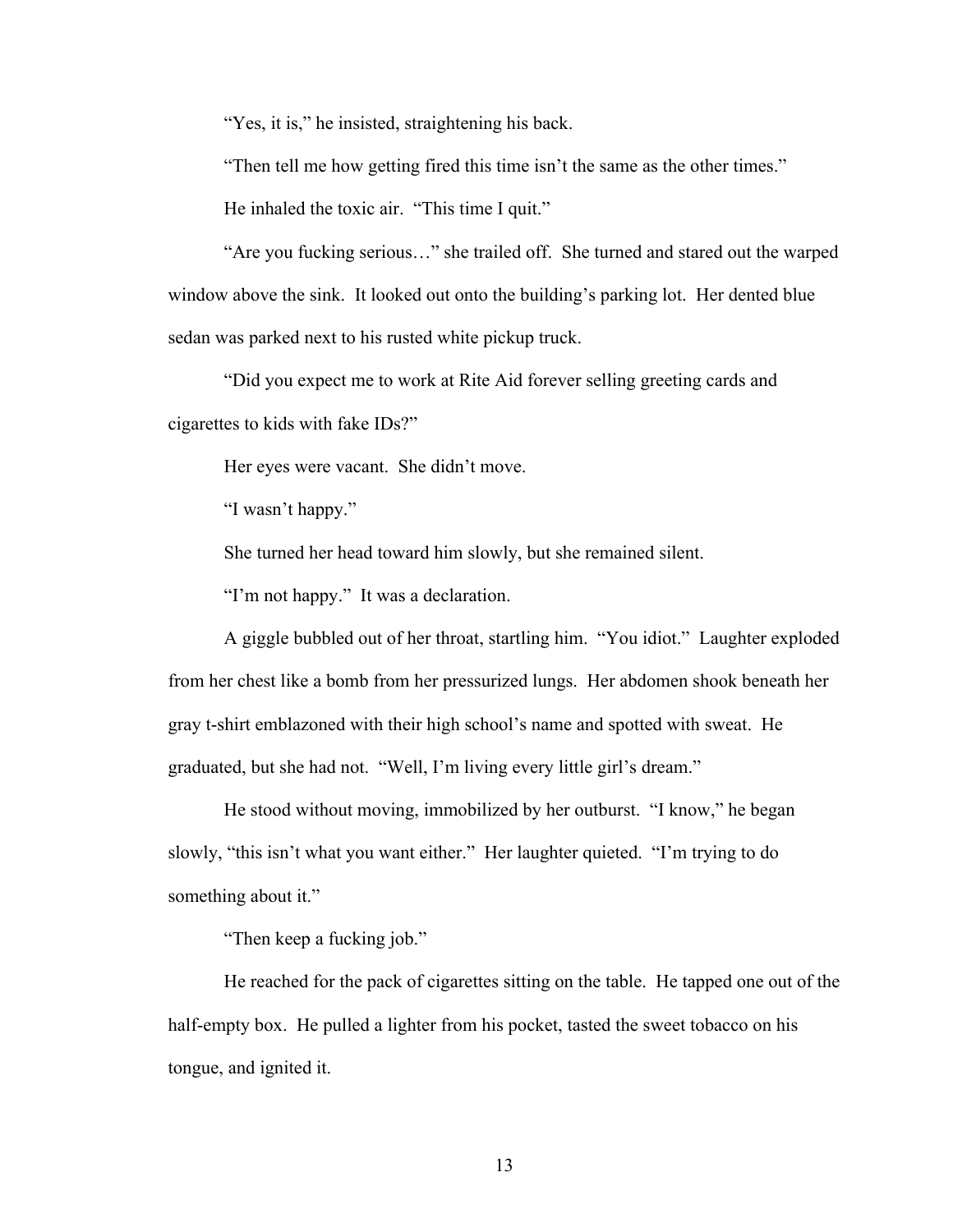"You know what would make me happy, Coop?"

He sucked in, the end of the cigarette glowing red.

"To be able to afford another fucking fan."

He exhaled a smoky breath.

"That's my dream. That's all. When I unlock that goddamn door, I just want to shove the damn thing open and see a fan sitting in the middle of the floor one day. Or maybe see the room full of fans. Fifty fans all blowing cool air at me, all covering the floor and the walls and hiding the filth. How fucked up is that?"

"Jesus, Meg, then I'll just buy you a fan."

"Just get a job."

She gulped her water. He watched the liquid glide into her mouth, and he was reminded of his own thirst. He took another long drag, filling his lungs with the hot smoke. A bead of sweat rolled down his chest.

"I remember when you drew me pictures and slid them into my locker." He exhaled, pushing all of the smoke out of his body.

"Me too."

"That feels like a long time ago." His cigarette was almost finished. He held it between his fingers and watched it disappear.

She finished her water and set the glass in the sink.

Sweat dripped down his neck and pooled in his collarbone.

"Go get a job." She stepped past him, a tiny breath of cool air in her wake. She pulled his crumpled shirt off the floor and tossed it onto his chest. "Get a job and I'll be happy."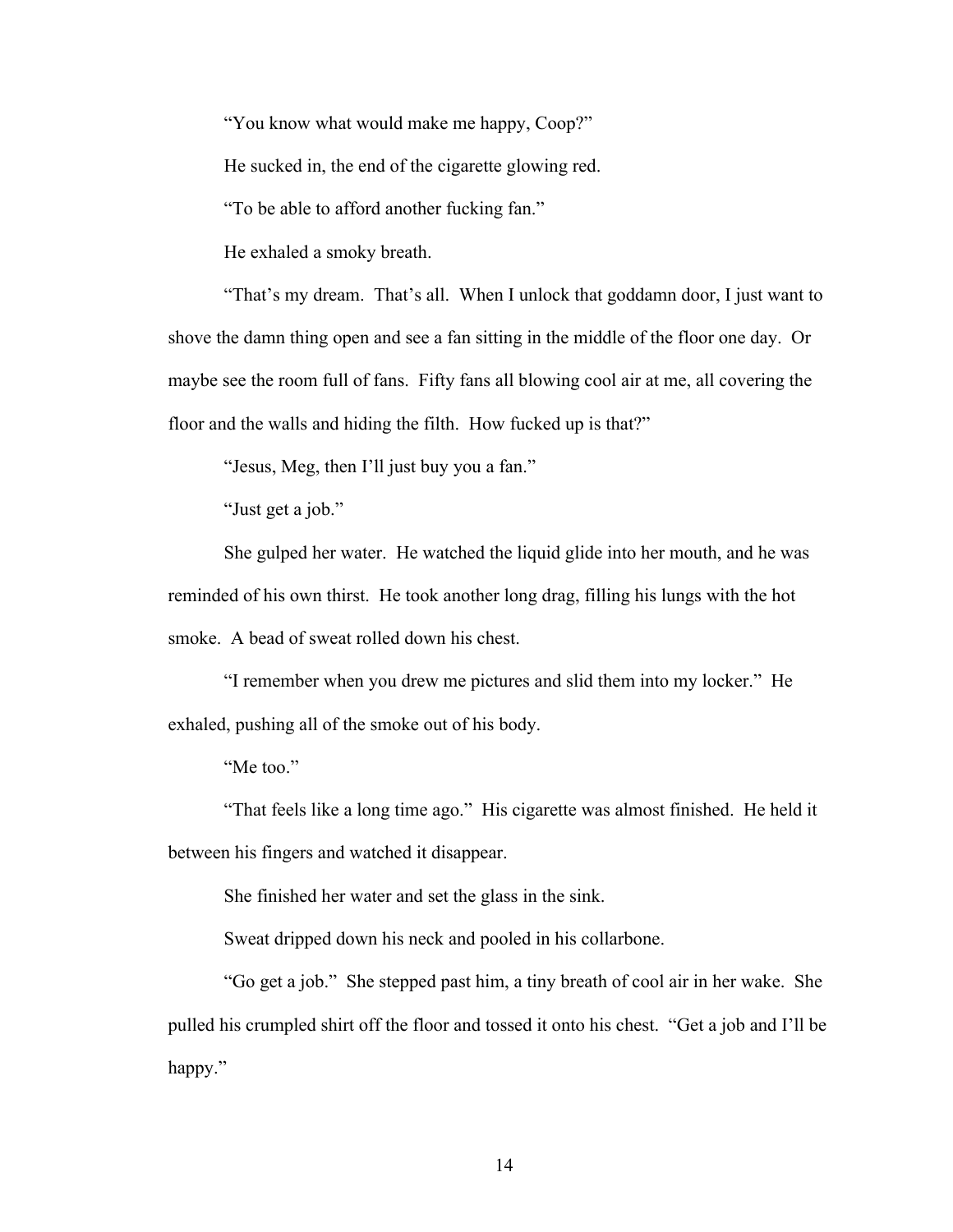He stuffed the butt into the ashtray and put his damp shirt on again. He grabbed the almost-empty pack of cigarettes from the table, stuffed it in his back pocket, and left through the swollen door.

As he backed out of his parking spot, he saw her watching from the window. His white truck left her blue car alone.

He drove until he reached the ocean, and then he kept going.

The breeze from the top deck of the ferry threatened to steal the cigarette from his lips. He clenched it tighter with his teeth and finally lit the end. He turned around, leaning his back against the sturdy metal railing. He could see the top of his truck parked on the deck, wedged between the other vehicles. The boat steadily heaved away from land. He exhaled. The wind carried the smoke away from him.

He put the cigarette back to his lips and watched the island develop on the horizon.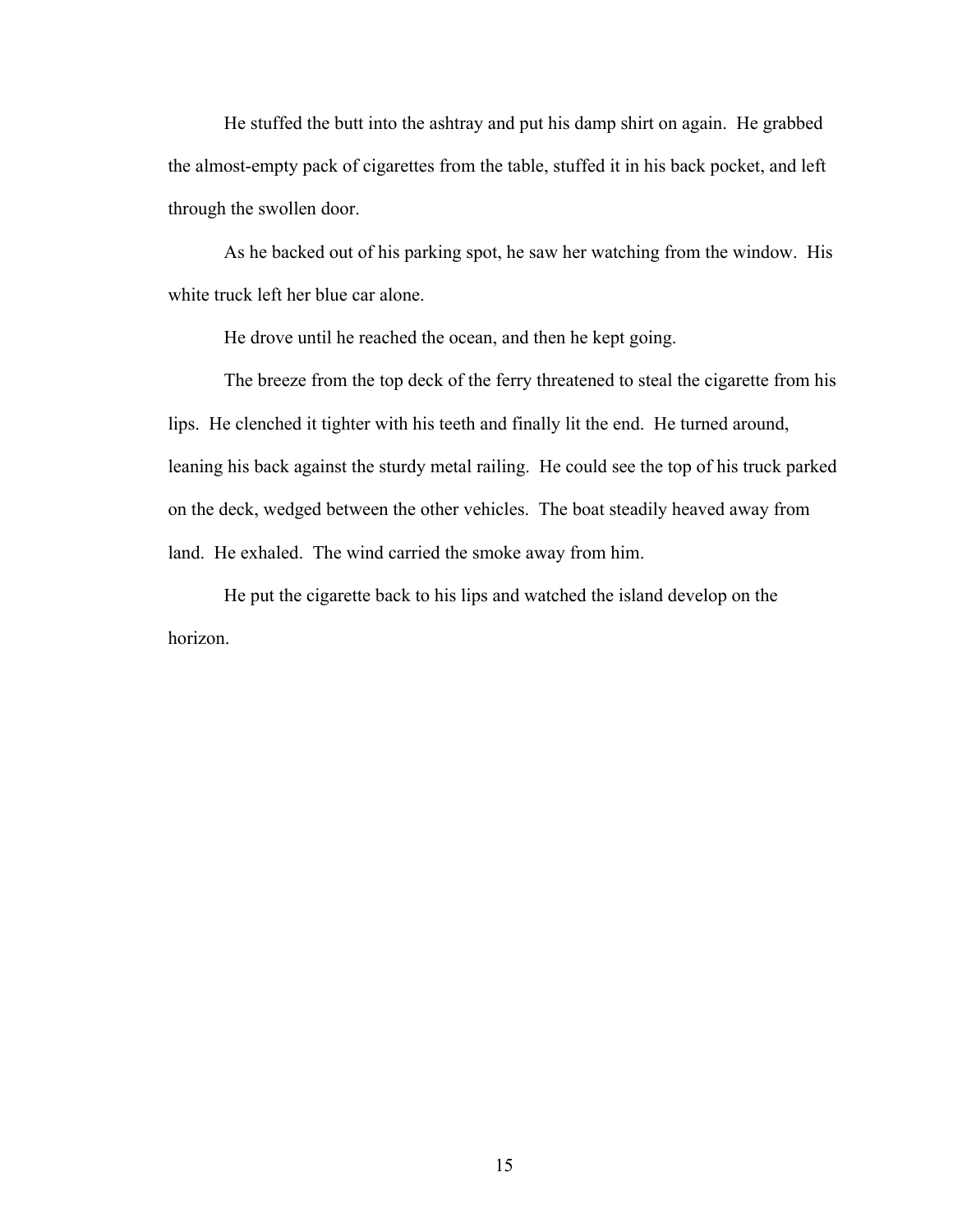### Boat Ride

She could tell he wasn't accustomed to the presence of strangers.

"We can't thank you enough for giving us a lift."

He tightened his gaze straight ahead and nodded.

Forty-five minutes until they would reach the island.

"I've only been out here once. I was too young to remember much, though."

The motor roared and the boat swayed.

Emily sat on an upturned bucket tied in place with frayed rope, and her young daughter leaned against her lap.

"This is Abigail's first time on a boat," she said, securing her right arm around her daughter's waist. Abby nodded, her chin hitting the neck of the oversized red lifejacket strapped to her. A curl of yellow hung from the back of her purple baseball cap.

Emily's own hair streaked her squinted vision. She had left her hat in the car to bake in the passenger seat sun. This same sun, magnified by the water, seeped into her skin and reminded her that after she had applied a thick layer of SPF 50 to Abby, she hadn't put any on herself.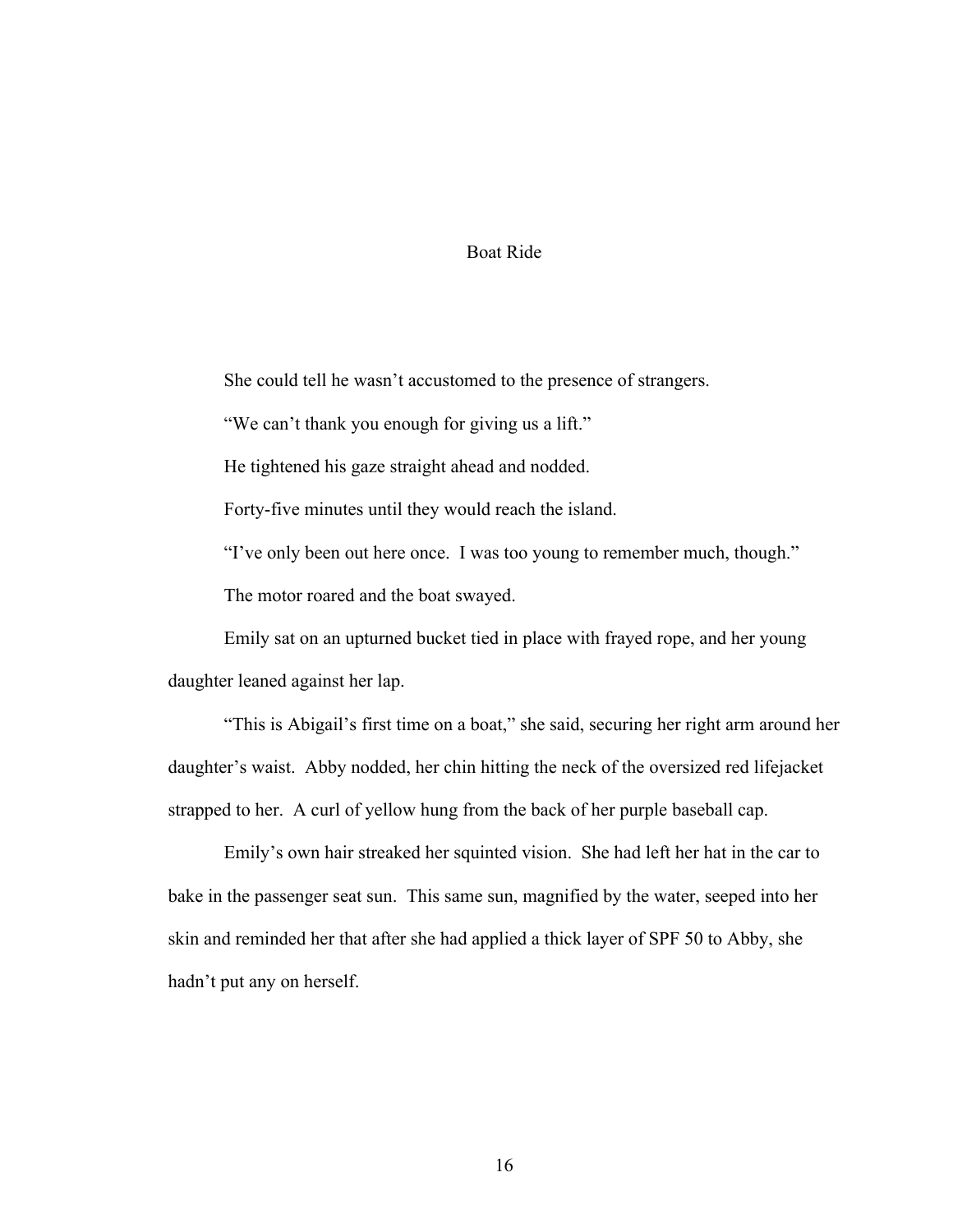The lobsterman cleared his throat. "You've got to get to the boat early next time.

Twenty minutes at least." She almost couldn't hear him over the noise. "Else you'll miss it."

His thick accent shrouded his consonants.

"Next time," she said.

"Lucky I was around today. I'm not usually on the mainland." He steered around a buoy.

"There was a lot of traffic this morning," she replied, holding Abby tighter as the boat turned.

*The best a mother can hope to be is good enough*, she reminded herself*.* She had cut this line out of a parenting magazine and tucked it in her wallet. Good enough meant that as long as she put sunscreen on her kid and tied an enormous lifejacket around her, it was okay that they missed the ferry.

"Would have had to wait till the noon boat."

"We were backed up for miles."

"Who knows if you would have even made that one, since the boat fills up real quick with all the summer people." He kept his eyes on the water.

"And then *someone* had to go pee, so we had to find a place to stop." She squeezed her daughter.

"Shouldn't rely on this happening again next time."

Emily shifted on her makeshift stool, loosening her grip on her daughter. "We really do appreciate your help. This was just a one-time mistake."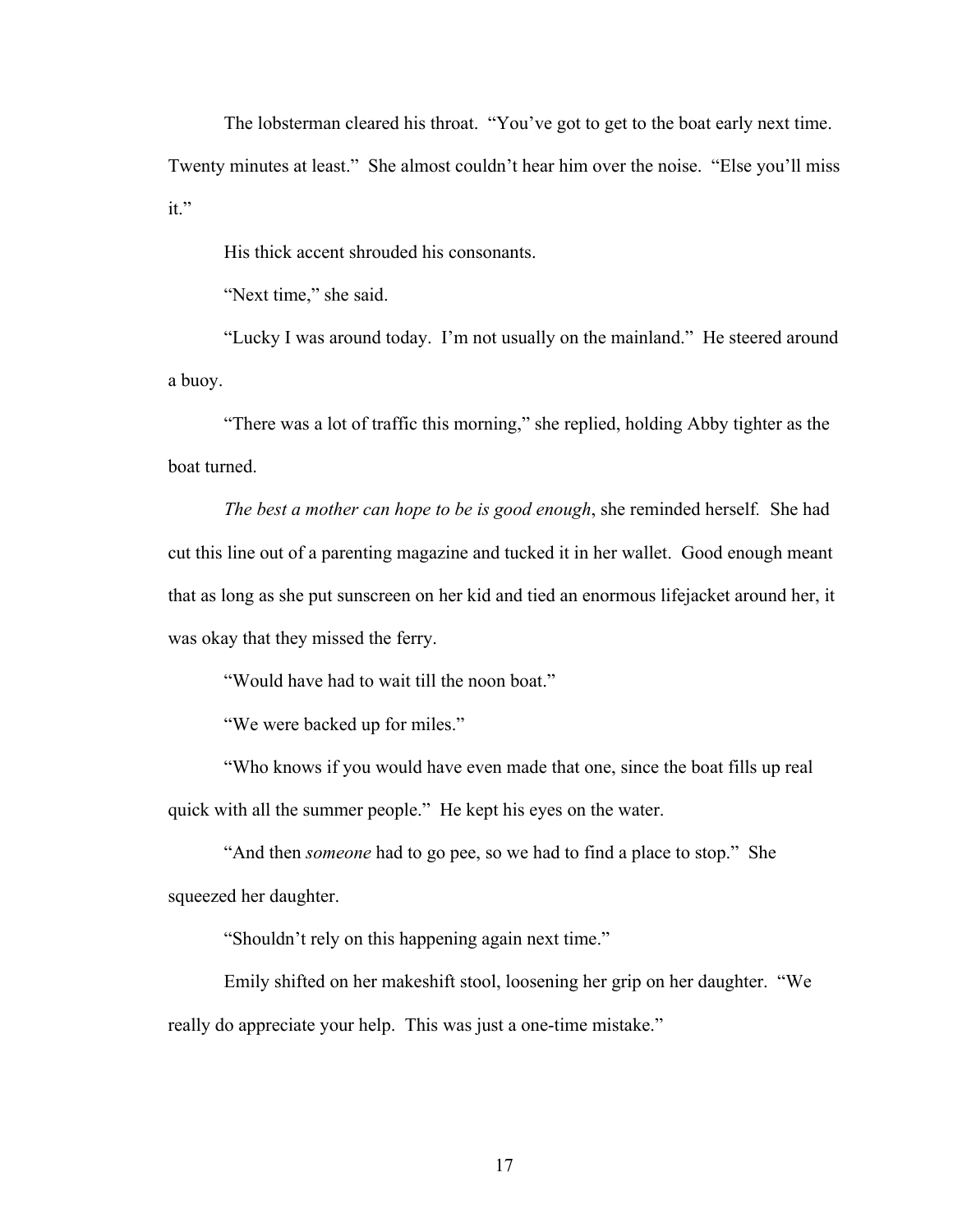Abby slipped out of her mother's grasp and swayed several feet to a tall white bucket.

"Careful, Abigail," her mother warned, reaching an arm out to steady her.

She peered into the bucket. Her blonde ponytail flapped at her mother.

She looked up at the lobsterman, whose eyes were still fastened on their distant destination, then looked back to the bucket. "It's moving!" she whispered to herself. She plunged her arm into the watery bucket and grabbed a lobster, her small hand wrapped around its tail. The lobster thrashed its claws

"Abigail, put that down!" Emily looped her fingers through the strap on Abby's lifejacket to pull her away from the bucket.

"There's stuff on its tummy!"

The lobster's abdomen was teeming with small black beads.

"Put it back! Those are its eggs!" Emily lunged forward, scooped up the agitated lobster, and flung it back into the bucket.

"It's on me!" A few dark dots peppered her right hand. Abby let out a sharp squeal.

"Jesus Christ!" The lobsterman jerked the wheel to the right.

Abby squealed again.

"Jesus Christ, stop screaming!"

"Just wipe them off, Abs." Emily rubbed her daughter's hand on her lifejacket, grinding the eggs into thin black stripes. "It's okay."

The motor slowed its roar. The lobsterman turned away from the wheel and leaned down to meet Abby's eyes. "Don't touch that lobster again."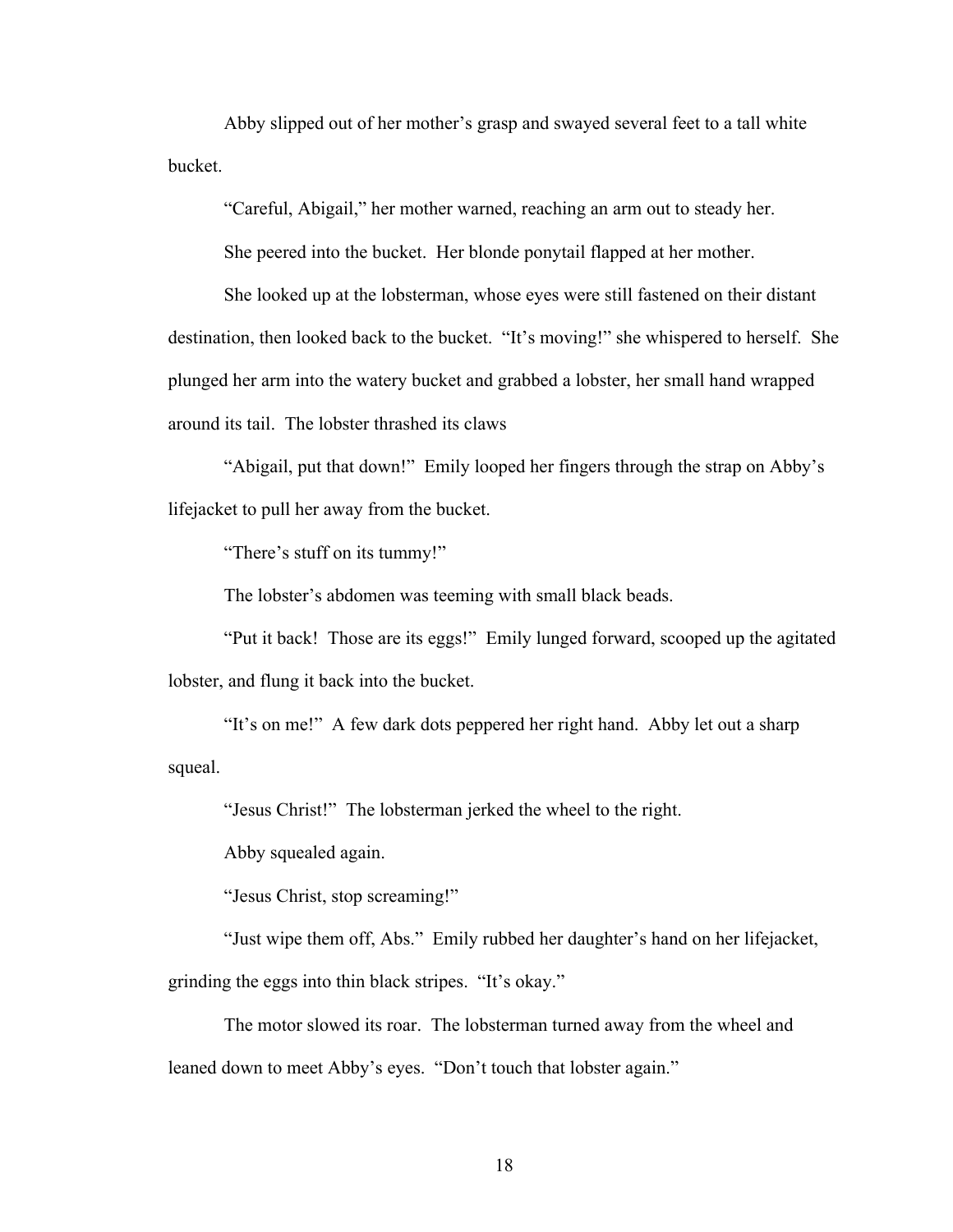Abby obediently nodded her head.

Emily locked her arm around her. She met the lobsterman's gaze. "Excuse me, it was an accident." The motor growled. "Is it even legal to have a pregnant one onboard?"

His eyes dove to the lobster. "I was going to throw her back." He stood up and returned to his station, manning the wheel again. "When I catch one, sometimes I keep her on board for the rest of the day. Safer up here than down there, I figure. I always put them back at the end of the day, though." The boat picked up speed.

"What happens if you get caught with one?"

He dodged another buoy. "Small fine. But I always throw them back."

Emily kissed the top of Abby's head. "We'll be there soon," she whispered into her hat.

As long as she held on tight to her daughter and wiped the goop off her hands, it was okay that they got a ride from a lobsterman temporarily harboring illegal lobsters.

Thirty more minutes until they would reach the island.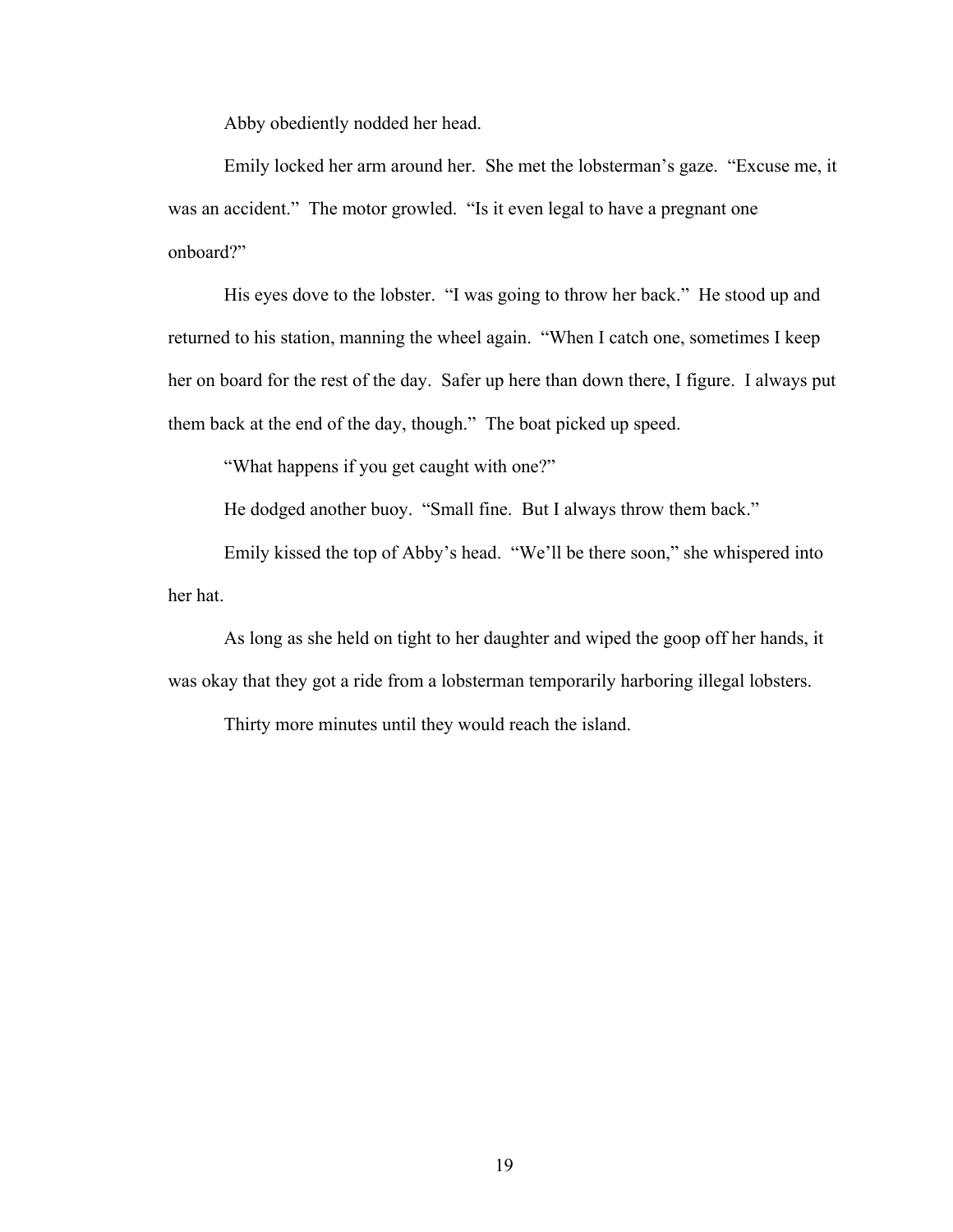# Dice Hearts II

# *Crash*.

A purple stain spreads across her customer's white capri pants like a fresh bruise. "Shit."

The silence following a crash is deafening. The echo stabs her ears.

"You ruined my—"

"I am so sorry!" Her voice shakes as she watches the anger swell in her customer's face.

"My pants! You ruined my pants!"

"I'm sorry, let me help you clean that—"

"There's no point."

"I could see if I could get you a free dessert?"

Her customer breathes in deeply, the kind of breath that transforms the desire to shout into a whispered rage. "I don't want free food. I want a waitress who isn't so incompetent. Please, just bring me another glass of wine."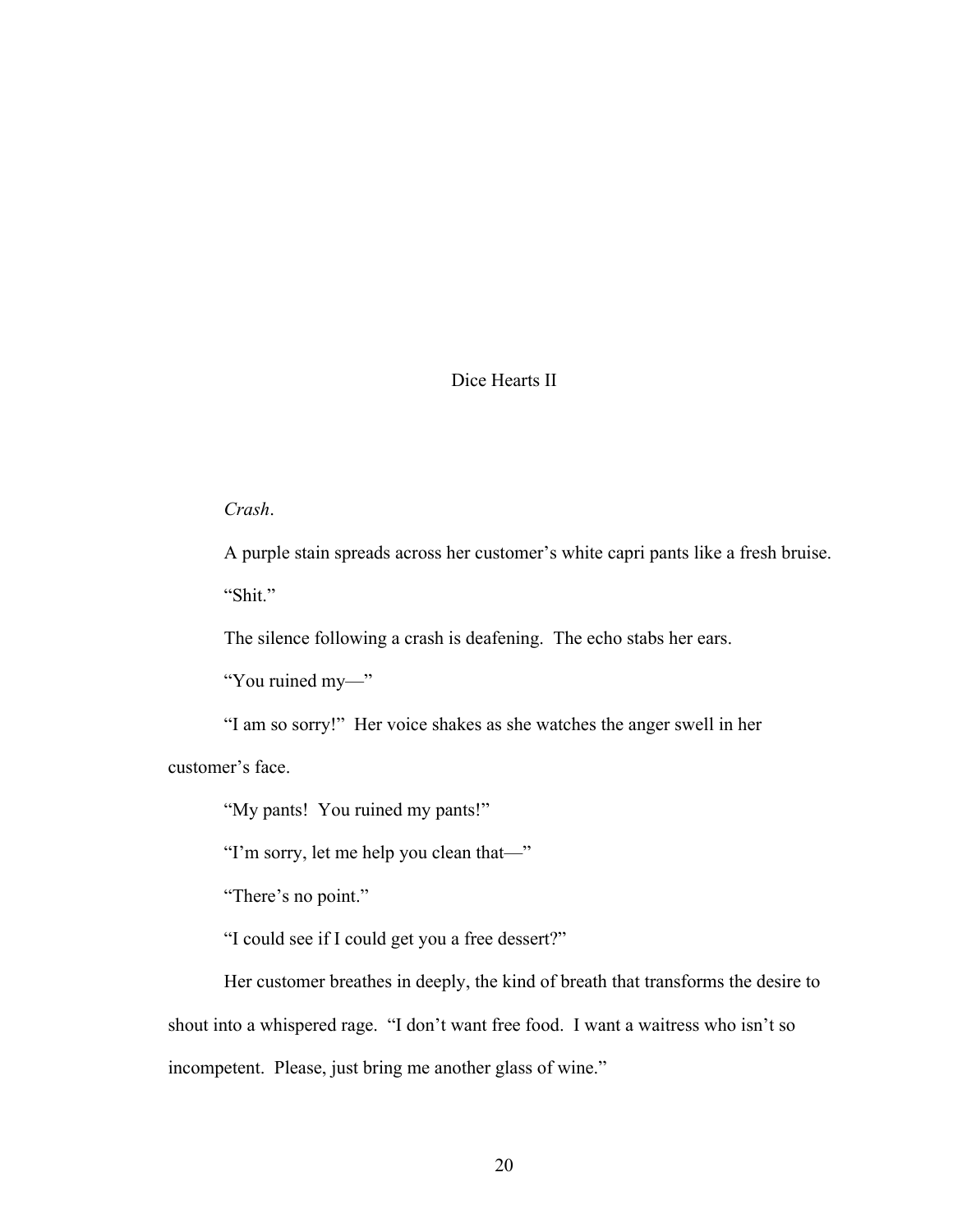She straightens her back and fills her lungs with hot summer air. "Sure thing." She reaches for a wine glass from the adjacent table and empties its contents onto the woman's perfectly ironed shirt.

Her hands shake from adrenaline while she unties her floral apron. She leaves it on the bar in front of her boss, whose face is still frozen with disbelief. The other patrons, in awe, turn and watch the newly unemployed waitress step through the doorframe. She lands in the heavy sunlight and purposefully turns left.

She follows a well-worn path to the beach until her sneakers sink into the heavy, burning sand. Her feet, on autopilot, guide her to the edge of the lapping waves. From this side of the island, she sees the hazy skyline of a city she can hardly believe exists anymore.

She focuses her eyes on the chipped black paint of the lobster boat idling along the waves. *Dice Hearts*. She ponders the name, turning it over in her mind like a smooth stone. *Dice Hearts*.

You get what you get.

She removes her sneakers, stuffing her socks into the toes. Her legs stretch into the chilly water and the salt sticks to her smooth skin.

She left, and now her mother lives alone in their empty house. She wades in deeper, the waves touching her kneecaps. She ran, but the memories followed. The bottoms of her shorts are logged with water. She escaped to an island she'd never been, but she wasn't free.

Her shirt is heavy.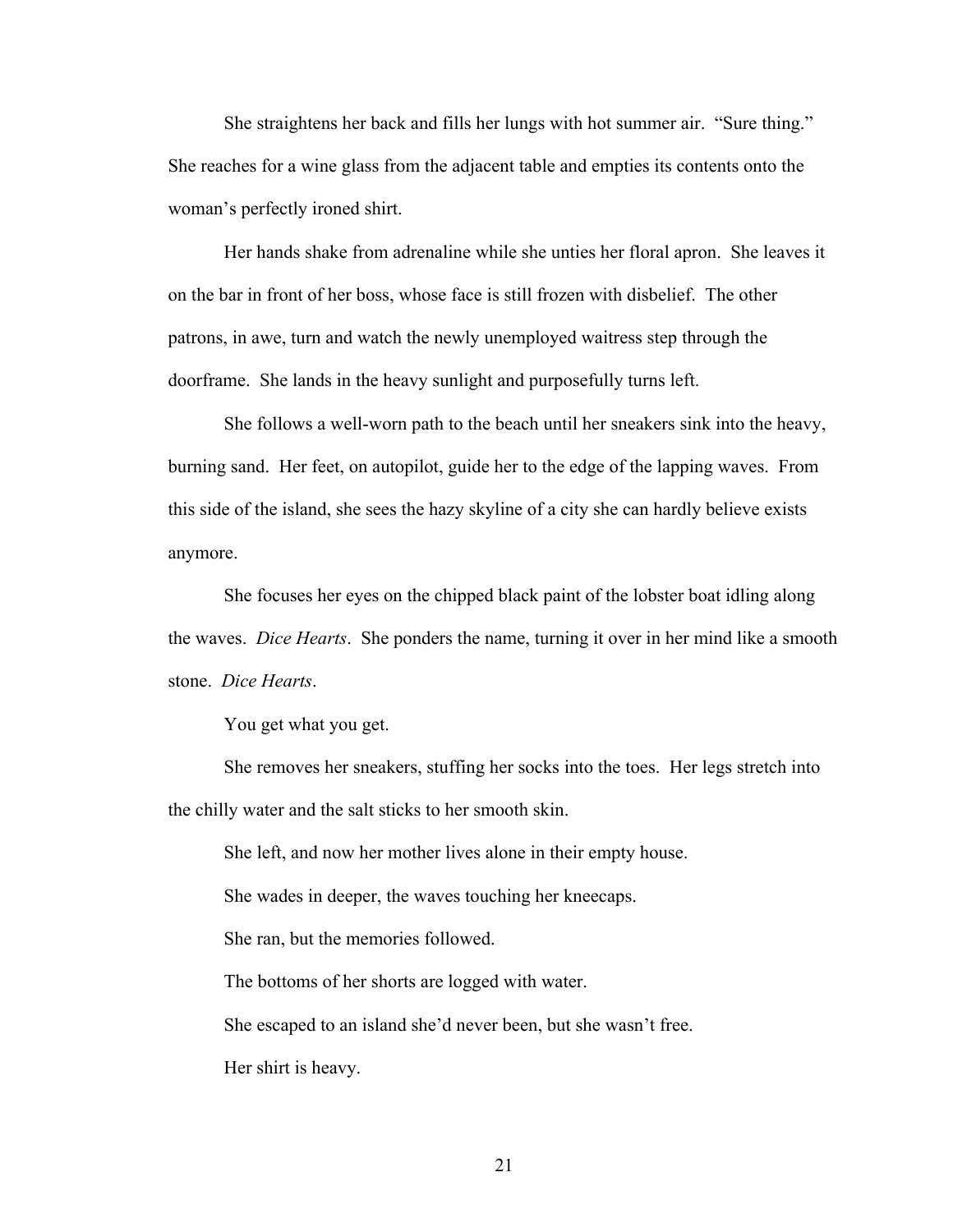She was running from what she carried inside of her.

She takes her feet off the sand and swims.

She is surrounded by water. She could go anywhere.

Sometimes, there's nowhere to go.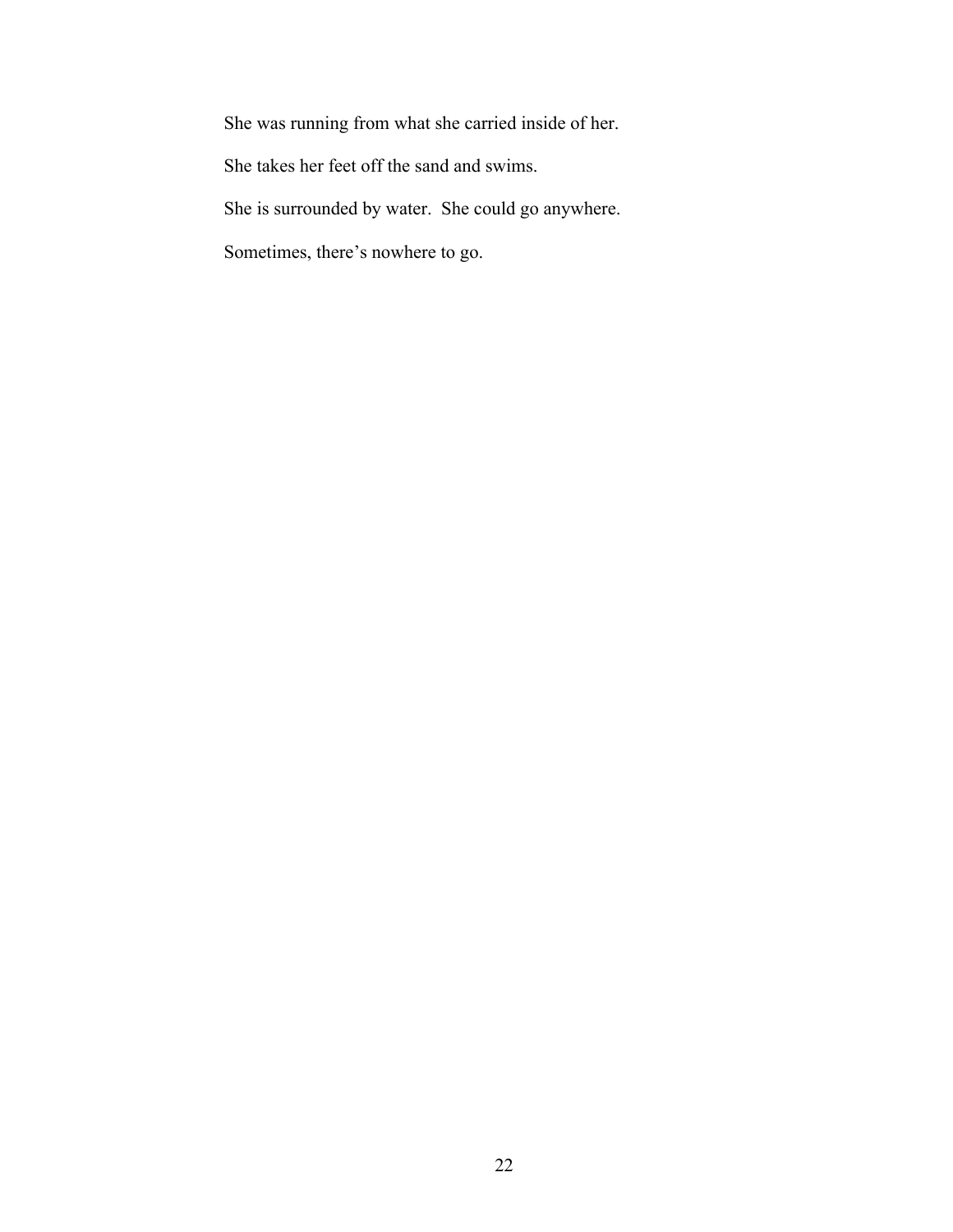#### The Scenes

### Eavesdropping: A Monologue

She marched right up to the bar, dripping with red wine, and told the manager just what she thought of that little show back there. *Pause*. Oh, it's not eavesdropping if she's shouting. We couldn't help but overhear. Rick and I were just trying to enjoy our pear and goat cheese salads – yes, they were magnificent! Oh, but if you go, ask for the vinaigrette on the side, otherwise they'll absolutely drown the arugula. So there she is, shouting at the manager who's just standing there in stunned silence. And I can't blame this woman for being so upset. The waitress drenched her in two glasses of wine, and then stormed out! If it had been me, I wouldn't have let her get away so quickly. So she's completely lost all semblance of decorum, understandably so – her white pants were irrevocably ruined – and now she's accusing the manager. "I expect more from this establishment!" "I suggest holding your employees to some semblance of standards in the future." Things like that.

Oh, it was quite a scene! The manager assured her that her meal would be free of charge and she even promised that the waitress would no longer have a job. The woman paused for a moment, sucking in a big gulp of air, and then lowered her voice. I had to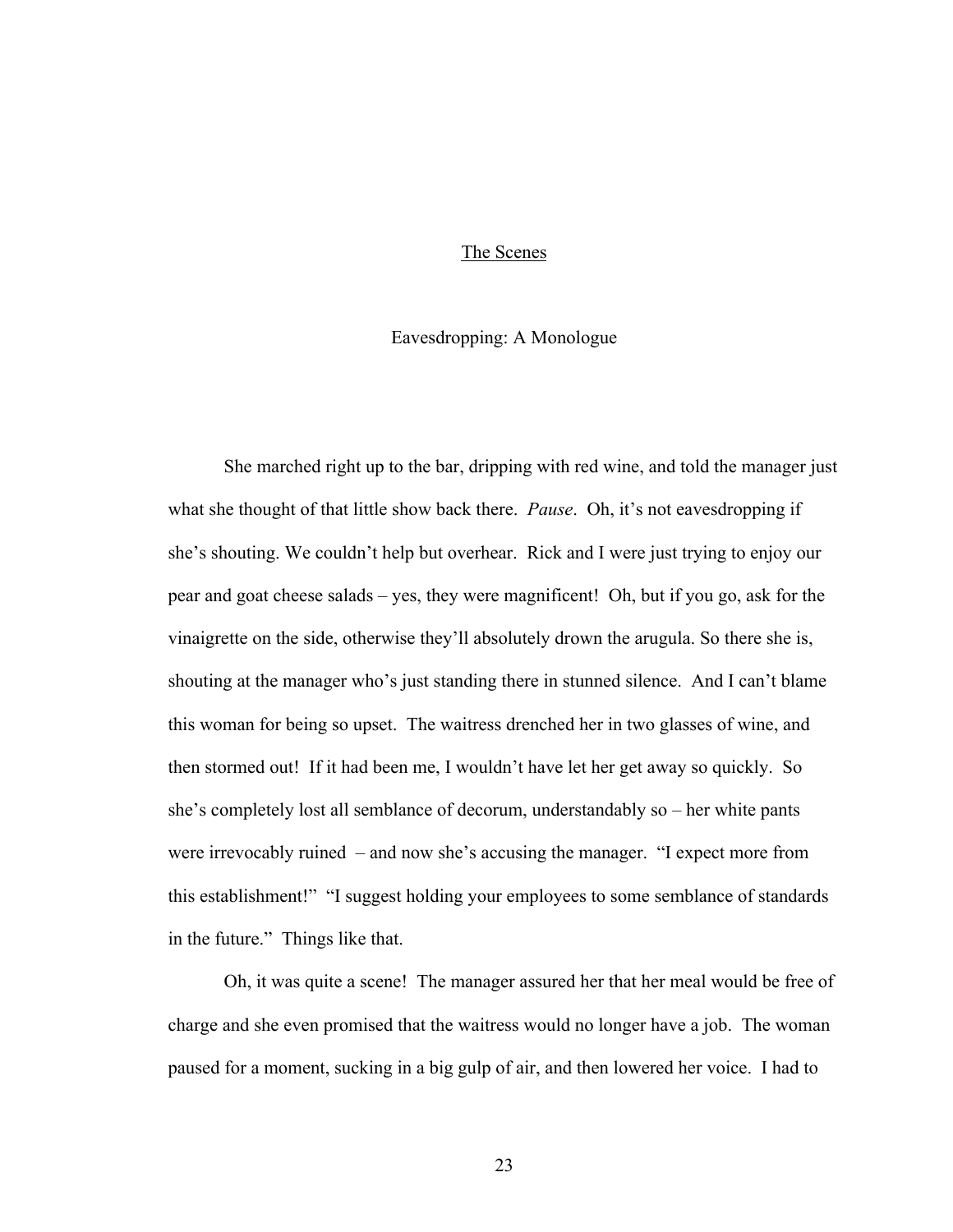strain my ears to listen. No, it's not eavesdropping! I'd been listening for five minutes now, so I was invested. In any case, she lowered her voice and explained that she was only on the island to see a lobsterman who she hadn't seen in a while. She has to talk to him about something. The older gentlemen at the table adjacent to us had a coughing fit—the croutons were a tad dry, I must say—so I couldn't hear everything. But from what I understand, it was her only outfit she had with her, and it was ruined. I saw she was wearing a ring, so I was hoping she was here for some sort of illicit affair. Wouldn't that have been exciting? Rick didn't think so. But she said, "I need to apologize."

So she does all this, shouts at a waitress, shouts at the manager, shouts until she's blue in the face, all because she wants to apologize to a lobsterman. God, I hope it's an affair.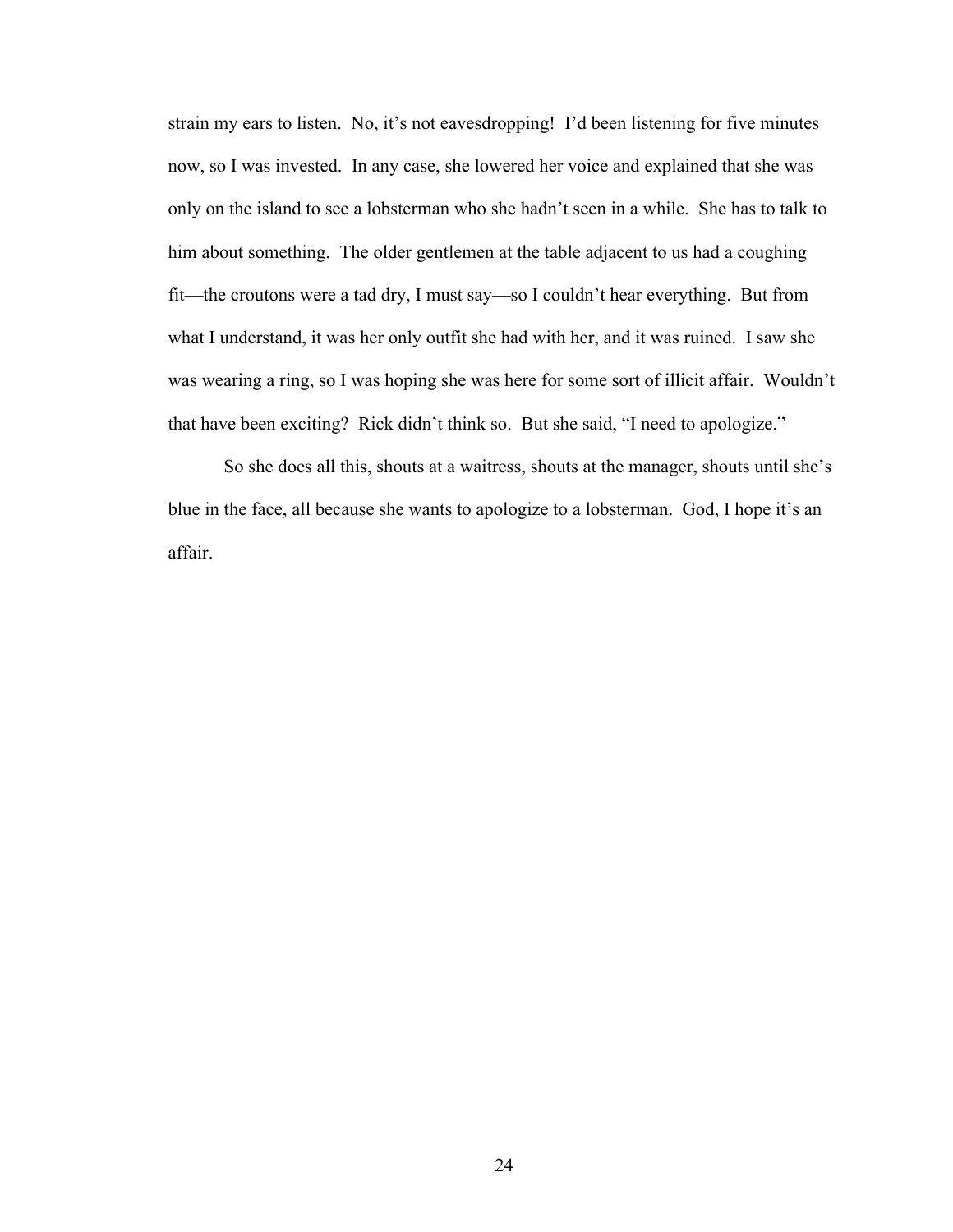# Alice and Bill: A Scene

*Alice sits across from Bill, her husband of the past 52 years, at their small kitchen table. They each have a mug of coffee and a plate. There's a jar of strawberry jam and a butter knife on the table. Between them, the sections of the day's newspaper are sprawled across the small surface, and they are each reading an open section. Bill reads contently and intently, while Alice flips through the pages, something else clearly on her mind.*

# BILL

There's an article in here about the new bridge. Says they're gonna start construction in a few weeks. Says it'll triple the number of people on the island next summer. Christ sakes, it's already busy enough out here. Tourists walking in the middle of the roads. Can't find a decent parking spot after 9 AM. What in God's name do they need the bridge for?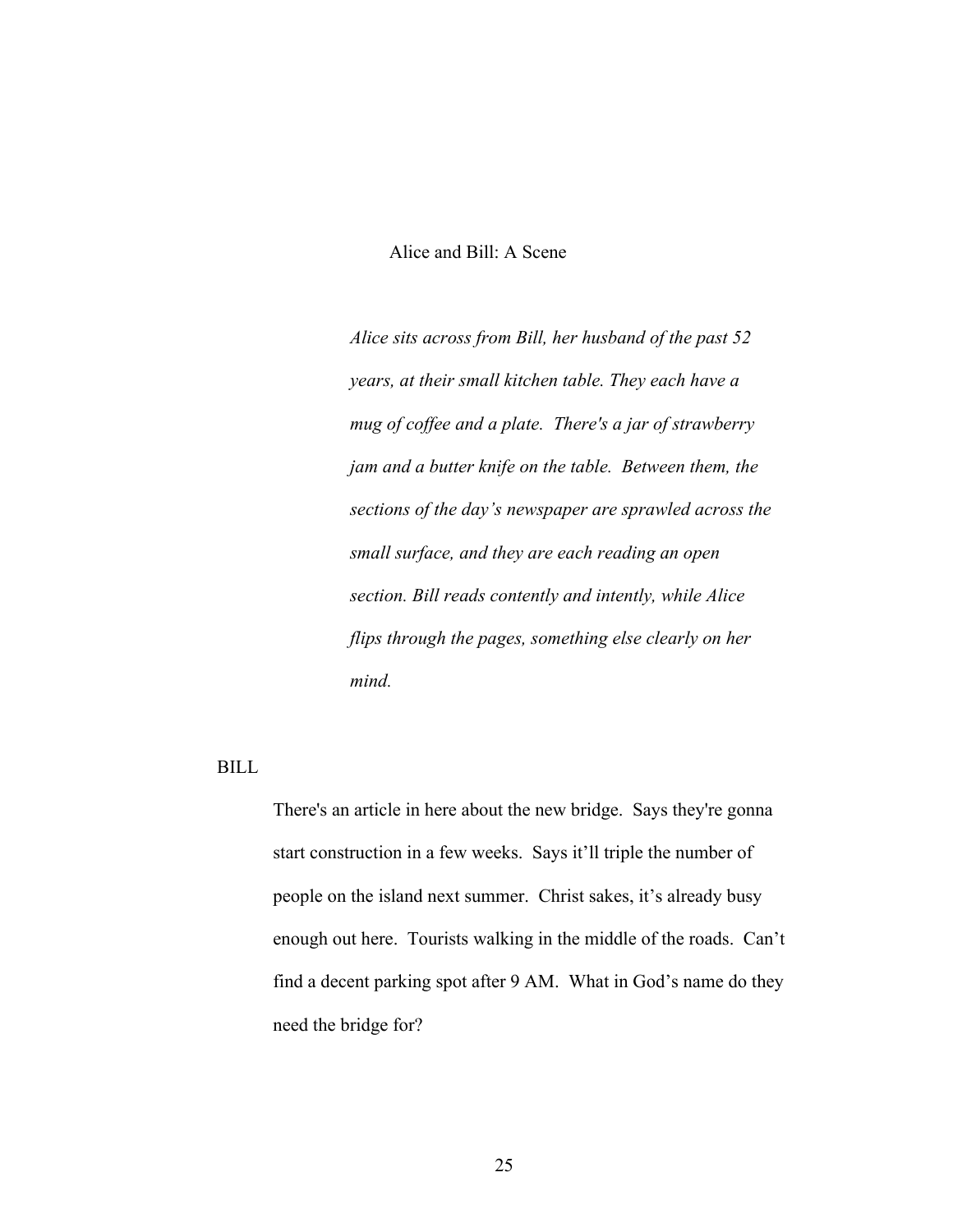*Alice does not look up.*

Alice? *Beat.*

# ALICE

Bill?

# BILL

Mmm?

# ALICE

We never got a dog.

# BILL

(*Looking over his paper*) What?

# ALICE

We never got a dog. Remember when the boys were little, we

always talked about getting a dog?

# BILL

Yes...

# ALICE

Well, I just realized we never got one.

# BILL

Three boys and a dog would have been a handful, Al, that's why we never got one.

#### ALICE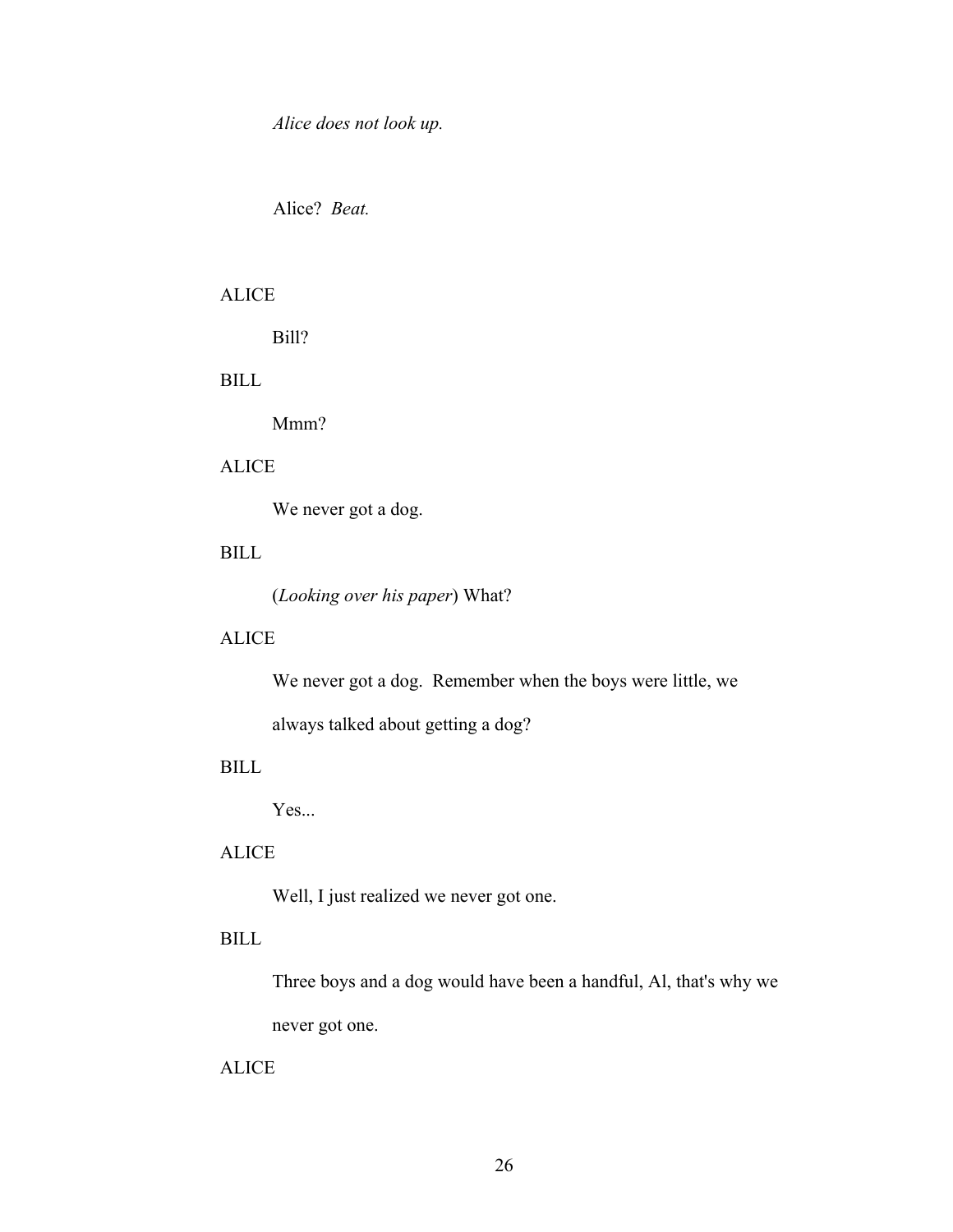We *never* got a dog, though. The boys have been grown for years, and we never got one.

### BILL

Are you saying that you would like to get a dog?

# ALICE

No. I'm just saying that we never did, is all. (*Pause.)* Why is that? *Bill puts his paper down.*

Why is it that we never got a dog?

# BILL

We got older, slowed down. Didn't make too much sense to get one, I guess.

# ALICE

Didn't you ever want a dog, Bill?

### BILL

I guess so. I've never thought about it much. You all right, Al?

### ALICE

Hmm? Oh, yes, I'm fine. *Beat.* Would you like some more coffee? *Alice gets up from her seat and walks to the coffee pot on the counter. She fidgets while she pours herself another cup. She is distracted. Her back is to Bill.* 

BILL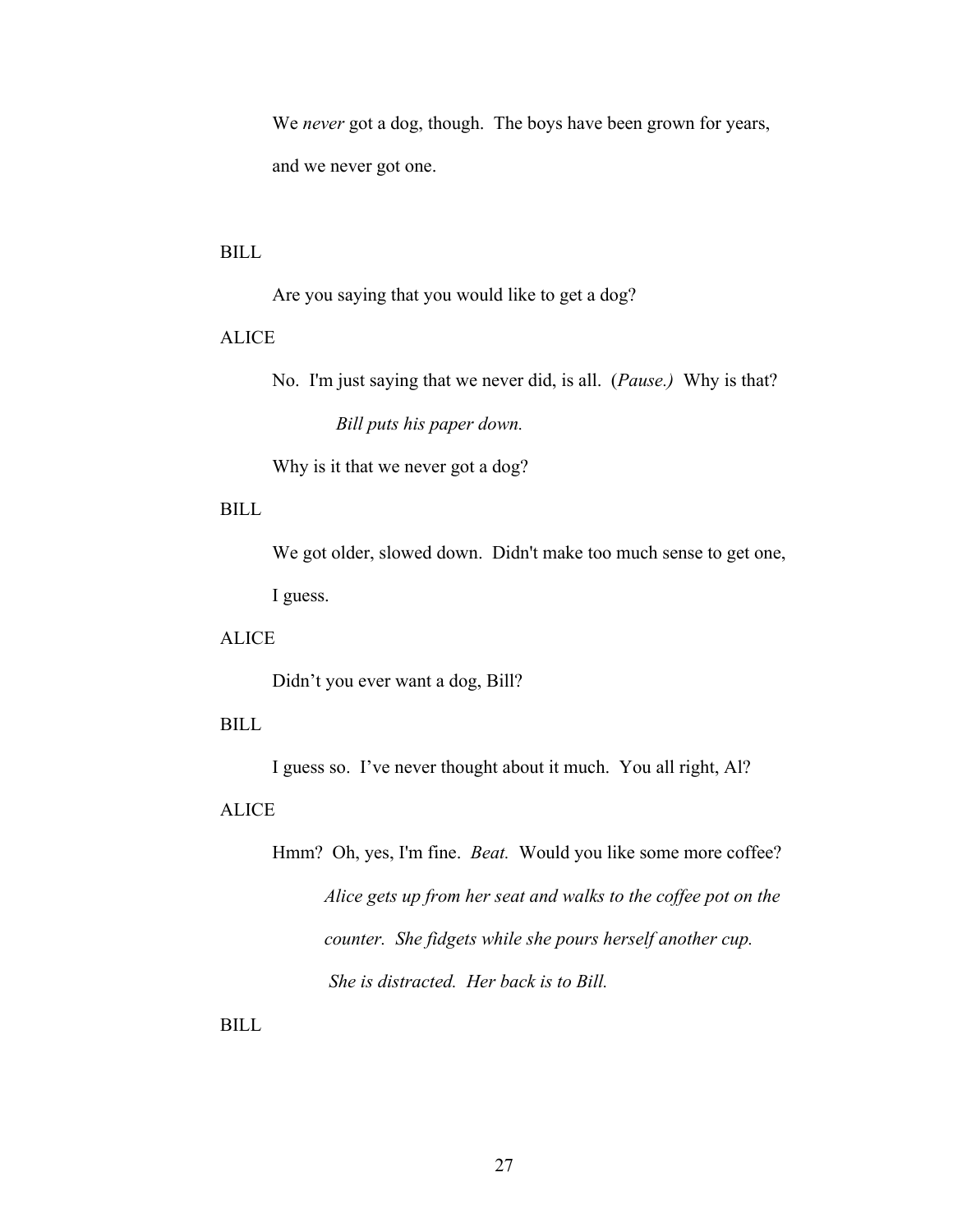I'm all set. *(He takes a sip of coffee.)* What got you thinking about getting a dog, anyhow?

# **ALICE**

It's just something we'll never have done.

# BILL

Sure, but there's lots of things we've never done. We never jumped out of an airplane, either.

# **ALICE**

No, no, you're right. I'm just thinking too much, is all.

# BILL

Never stole a car. Never voted for Nixon. Never moved

to Massachusetts.

# ALICE

Never!

# BILL

So it's good we didn't do some things.

*Alice turns around and sits back down in her chair.*

### ALICE

You're right, Bill. Don't mind me, rambling on like an old lady.

# BILL

What's the matter, Al?

*Beat.*

#### ALICE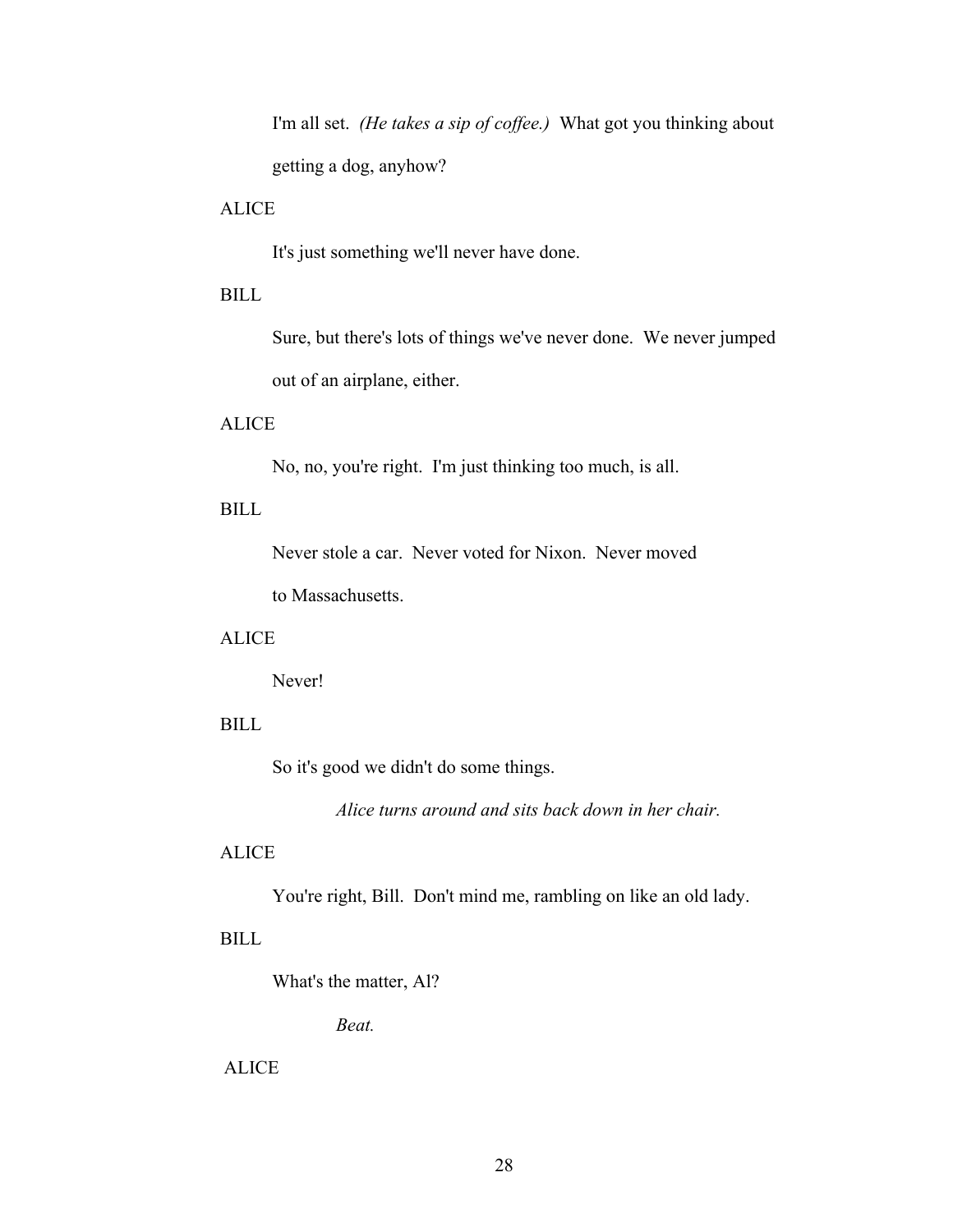Just thinking about dogs and jam.

BILL

Jam? What about jam?

### ALICE

That's it. You bought strawberry jam.

# BILL

Alice, we've been buying strawberry jam for the past fifty years. If I were certain about anything, it's what kind of jam you like.

### ALICE

I'm not mad that you bought it, I've just been thinking.

# BILL

About jam.

# ALICE

About what the jam *represents*.

### BILL

What it represents?

#### ALICE

We buy strawberry jam and we eat it on our toast while we drink coffee and read the paper. Every day. Come hell or high water, we sit here and drink our coffee, read the paper, and eat strawberry jam on toast.

BILL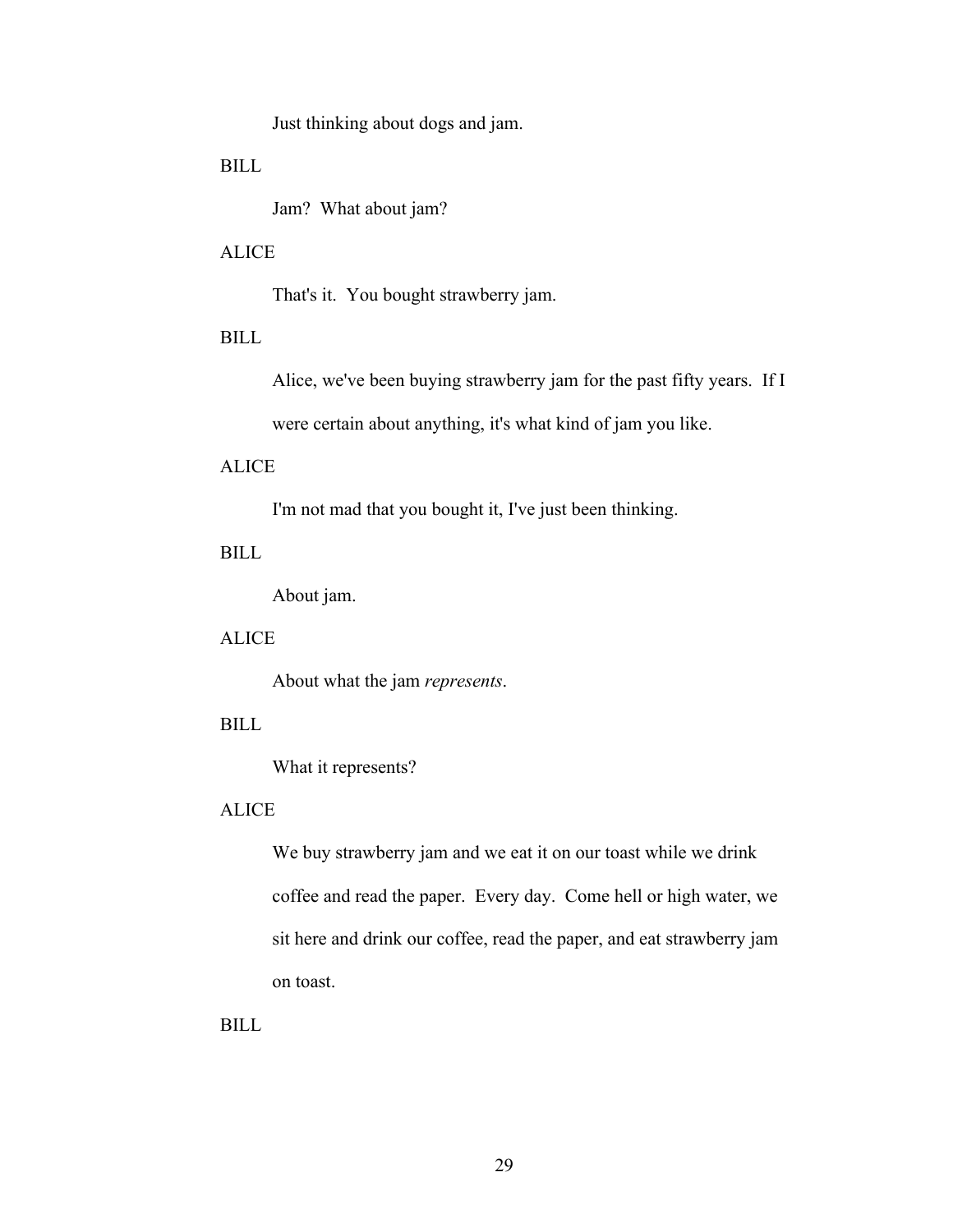We only do it because it's what we like to do. We eat the jam because it's the kind we prefer. And after 50-odd years of sitting at this kitchen table, I assumed it's what you liked to do, too.

# ALICE

It is what I like to do. But maybe I like blackberry jam better, and what if I never find out? Then I'll have sat here every morning for 50-odd years eating strawberry jam on toast, drinking coffee, and reading the paper, when I *could* have been having *blackberry* jam on toast, drinking my coffee, and reading the paper.

BILL

I don't see much of a difference there, Al.

ALICE

It's what the jam *represents*, Bill.

### BILL

Which is?

# ALICE

The jam is us, Bill. We're the jam.

*There's a knock at the door. Their neighbor, Betty, pokes her head in their front door (off of their kitchen).*

#### **BETTY**

#### Good morning!

*Betty and Bill glance at each other.*

BILL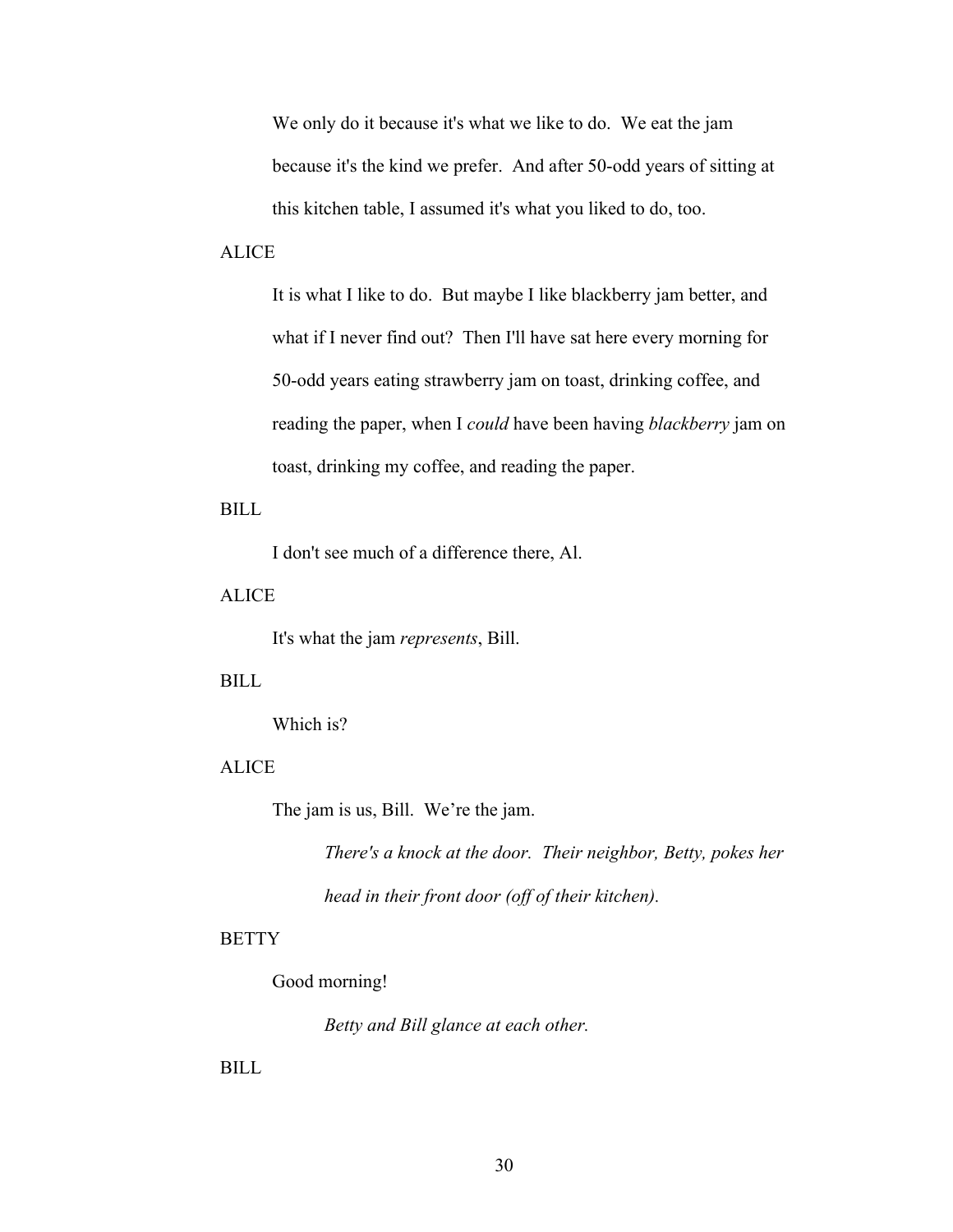Come on in, Betty.

#### **BETTY**

I got some of your mail yesterday, thought I'd bring it by.

### **ALICE**

Thanks, Betty!

*Alice extends her hand to take the mail, but Betty begins to flip through it as she steps into the kitchen.*

#### **BETTY**

Let's see. We've got your plumbing bill from Steve, looks like he overcharged you for that running tank again. VFWs are asking for another donation...see, you give them money one time and they think you're a bottomless pit of money. We're on a fixed income. We can't just hand out blank checks left and right! We've got bills to pay, and--

# ALICE

Betty.

#### **BETTY**

Right. L.L. Bean fall catalog - (*speaking to Alice*) there's a great sweater on page 56, I bent the page for you.

### **ALICE**

Thanks, Betty, I can--

### **BETTY**

I think you'd look great in the deep plum.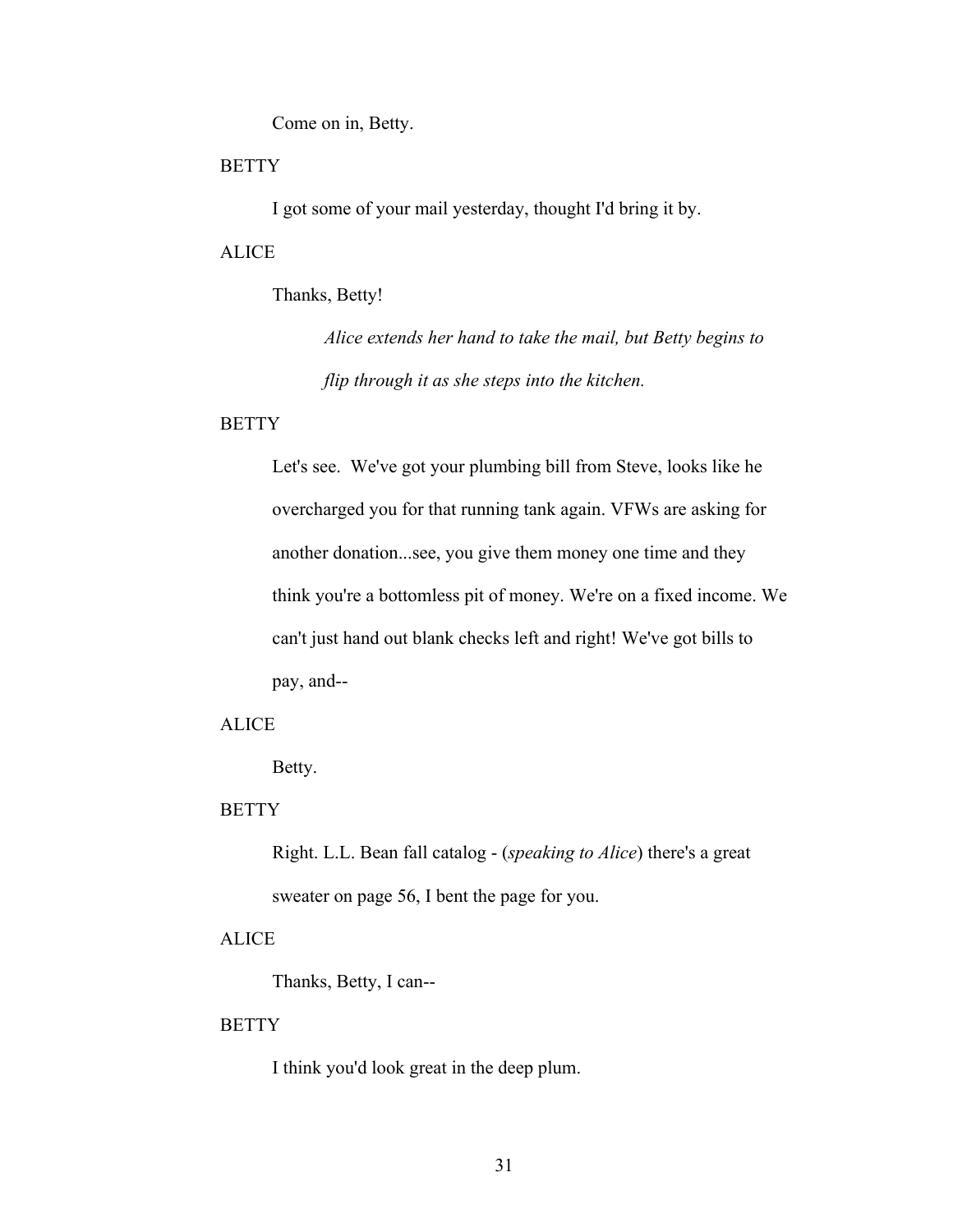# BILL

Has Stew gone down'ta the store?

#### **BETTY**

Yes, he left about five minutes ago. Gotta get the gossip on the island.

# **ALICE**

Obviously.

# **BETTY**

I've got a busy schedule. I go to bridge club on Monday, book club on Tuesday, afternoon tea on Wednesday, knitting club on Thursday (and let me tell you, the other ladies there are a *drag*), lunch with the girls on Friday, pancake breakfast down'ta the Lions' Club on Saturday, and church on Sunday morning. It's *exhausting*, but it keeps me in the loop.

BILL

I don't know if you could be much more in the loop than that.

#### **BETTY**

Speaking of which, I've got to go get ready for book club. We're reading *Jane Eyre*. Terrible book, but I'll get to hear all about Sandra's daughter's divorce. And Phyllis is making scones! I'll see you later!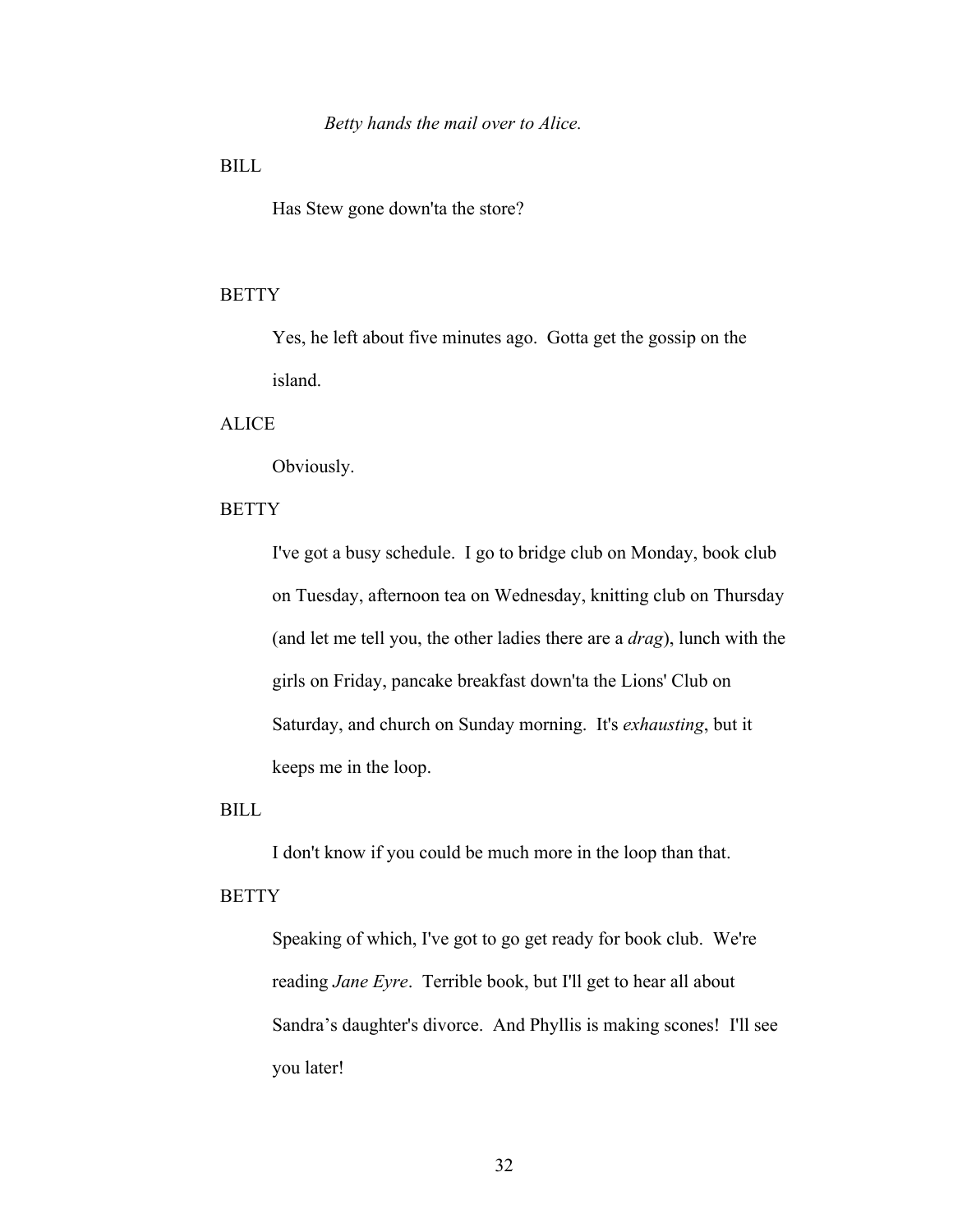# BILL & ALICE

Bye, Betty!

*Betty leaves and the kitchen is silent. Beat.*

# BILL

Well, it seems like everything is not strawberry jam with her.

# ALICE

No, that's for sure.

# **BILL**

Doesn't sit still long enough to eat jam, even.

# **ALICE**

She seems like it's more...marmalade with her.

### BILL

Or fruitcake.

*Alice organizes the pile of mail. She takes a sip of coffee.*

### ALICE

Just imagine if we bought blackberry jam. Have you ever tried blackberries?

#### BILL

Of course I've had blackberries!

# ALICE

Just imagine them spread on toast.

#### BILL

I'm sure that'd be real nice, Al.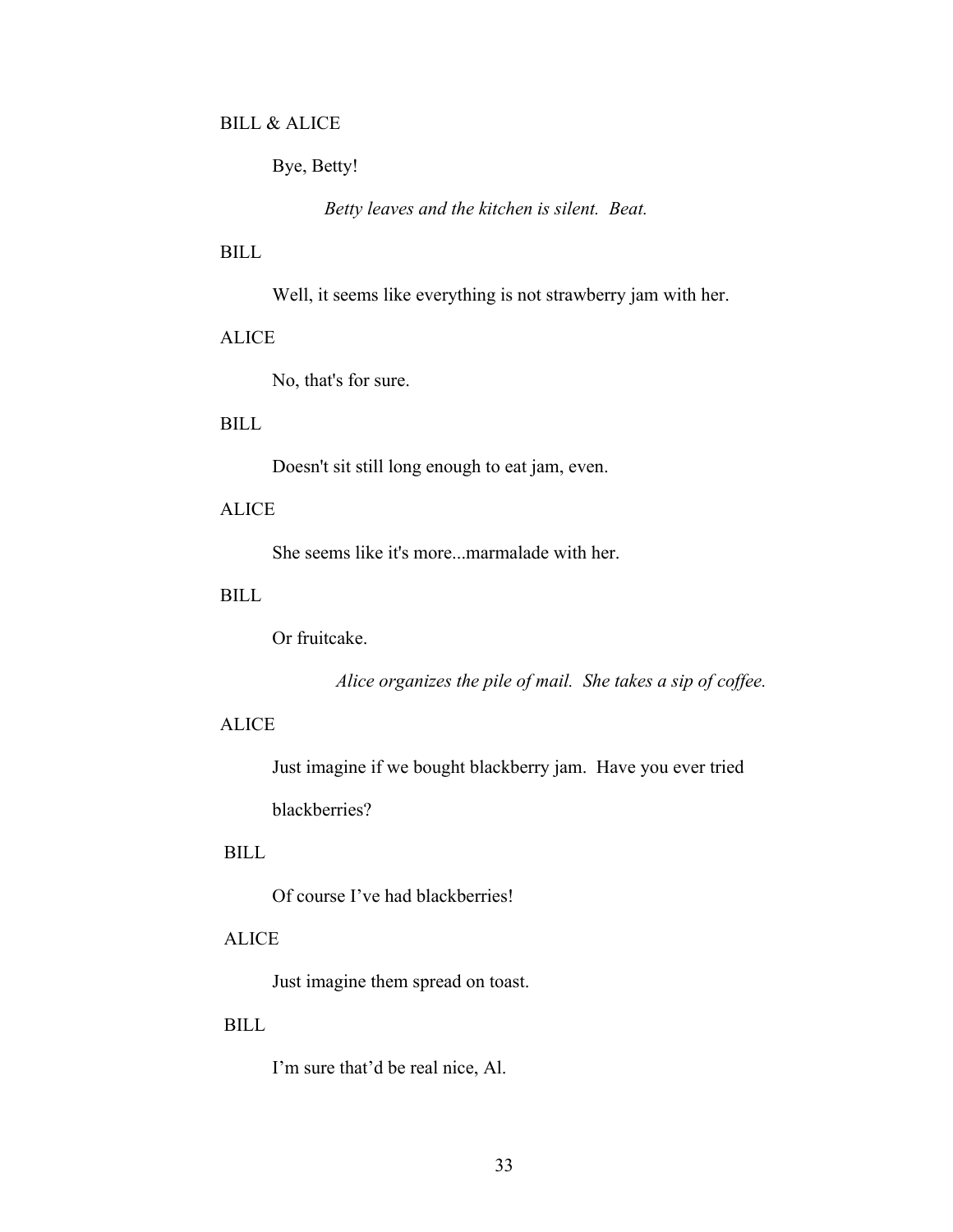# ALICE

I don't think you're imagining it right.

# BILL

What do you mean?

# **ALICE**

Just imagine biting into all those seeds. Imagine the crunch!

# BILL

Strawberries have seeds, too.

# ALICE

Yes, but not *black*berry seeds!

# BILL

I s'pose not. I saw at the store they sell triple berry jam nowadays.

### ALICE

Imagine that! Triple the crunch! Let's get some triple berry jam next time we go to the store.

# BILL

I just bought another jar of strawberry a couple days ago.

*Beat.*

### ALICE

Oh. Well, then. Maybe after this next jar runs out.

#### BILL

That would be nice.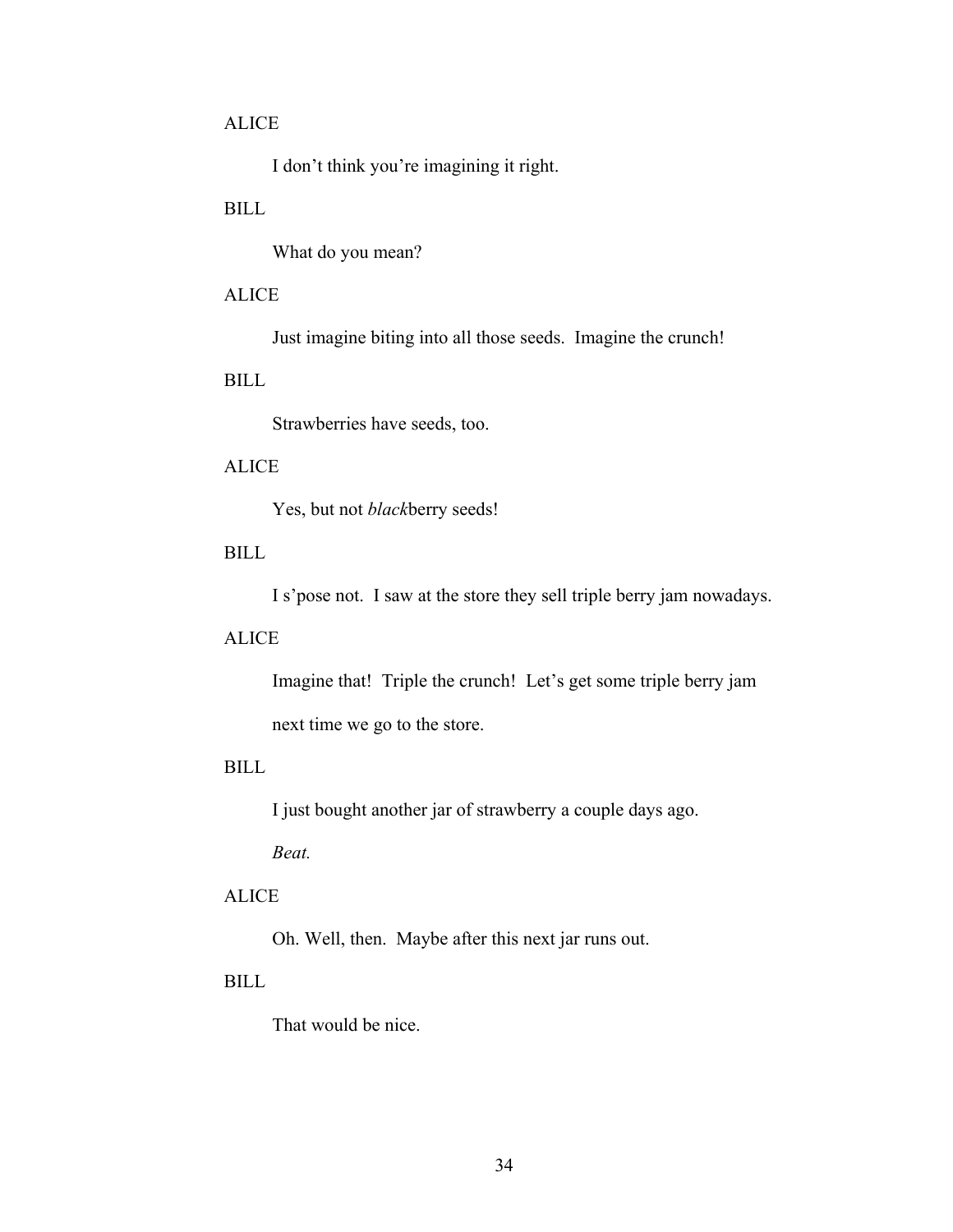*They are both quiet. Bill returns to his paper. Two slices of bread pop up from the toaster.* 

End Scene.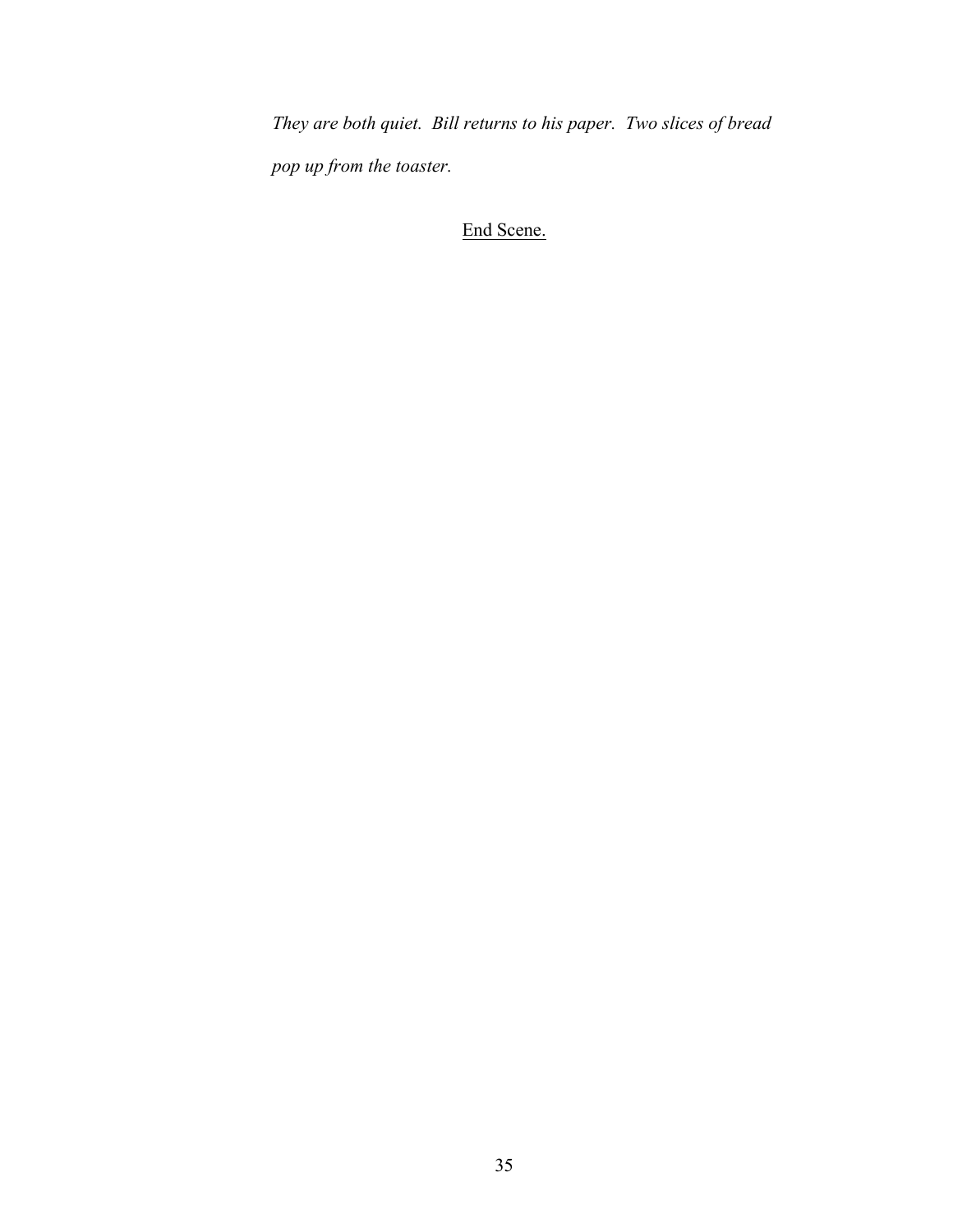# Works Cited

Cariani, John. *Almost, Maine*. New York: Dramatists Play Service, 2008.

Halliday, Ray. *The Kid That Even the Dogs Didn't Like*. DuBois: Mammoth,2013.

Strout, Elizabeth. *Olive Kitteridge*. New York: Random House, 2008.